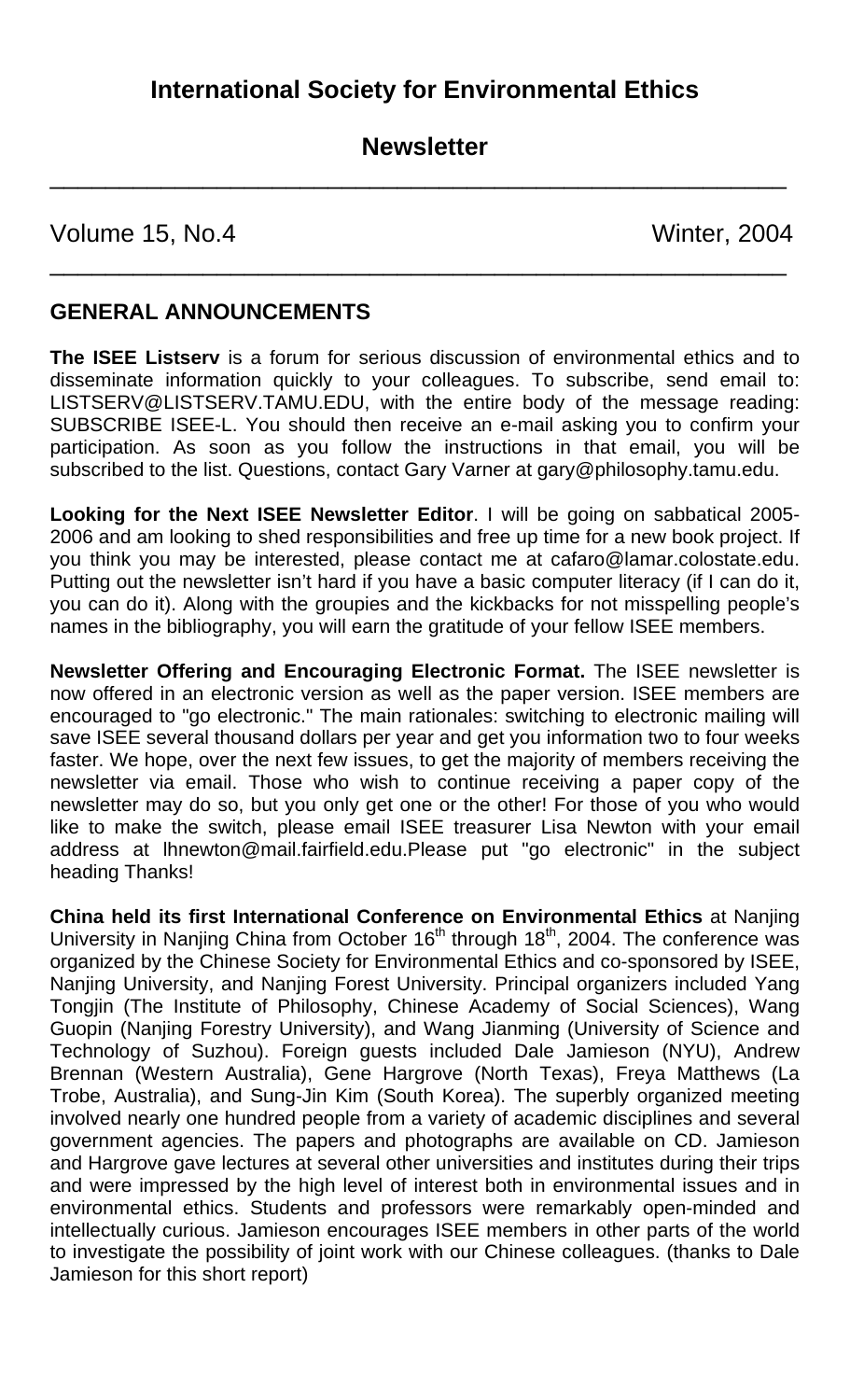**University of California Santa Barbara's** New Visions of Nature, Science, and Religion program (www.newvisions.ucsb.edu), announces a new online course for the general public taught by Professor Jim Proctor. The course, Geography 822, is offered via UCSB Extension starting January 3, 2005, for the fee of \$59 (early enrollments only). Participants need Internet access and an email address, but no special background or preparation is required. There is a mandatory orientation meeting Saturday January 8 on the UCSB campus, but all other course activities are done online, generally at any time that is convenient for participating students. For further information and to enroll, please visit the Geography 822 website at: [http://](http://real.geog.ucsb.edu/822)  [real.geog.ucsb.edu/822](http://real.geog.ucsb.edu/822). Or contact Professor Proctor (jproctor@geog.ucsb.edu, 805-893-8741) or UCSB Extension (805-893-4200, 800-325-2727).

**Marquette University** is offering a 3-credit online graduate course, "Theology 385-- Special questions in Moral Theology: Ecological Degradation," Spring 2005. The National Religious Partnership for the Environment is also involved. Contact: www.protectingcreation.org.

**Bill Moyers and Battlefield Earth.** The Center for Health and the Global Environment at Harvard Medical School presented in December 2004 its fourth annual Global Environmental Citizen Award to Bill Moyers. Meryl Streep, a member of the Center Board, presented the Award. Moyers accepted the award, though demurred that it ought to have gone to Bill McKibben. Moyers' acceptance address is sobering and dismal about the Bush administration's environmental record, especially the damage done by the Christian right. We face "a delusional ideology." Moyers' address, "Battlefield Earth" is online at: http://www.alternet.org/story/20666/

**Harvard University, Forum on Religion and Ecology Website** has been considerably enlarged. There are now annotated bibliographies of the principal literature available in English on the various religious traditions, over one hundred examples of engaged religion and ecology projects from various parts of the world. The ten volumes in the Harvard book series on World Religions and Ecology are now complete and the website contains the table of contents and the introductory chapter for each of the volumes. There is an essay and bibliography on ecological economics. There is a gender section and an essay and bibliography on ecofeminism. There is an education section with syllabi for teaching, suggested films and CD's and a speakers list. There is a section on statements on the environment issued by religious leaders, organizations, and other related groups. <http://environment.harvard.edu/religion>. (Thanks to Mary Evelyn Tucker and John Grim)

**The Society for Conservation Biology** has adopted a "Code of Member Ethics." "The mission of the Society for Conservation Biology, a global community of conservation professionals, is to develop the scientific and technical means for the protection, maintenance, and restoration of life on Earth, including species, ecosystems, and the processes that sustain them." The Code also appeals to the precautionary principle. The final item: "Adhere to the highest standards for treatment of animals used in research in a way that contributes most positively to sustaining natural populations and ecosystems." Details in Society for Conservation Biology Newsletter 11 (no. 3, September 2004):13-14.

**The First Midwest Environmental Ethics Conference**, "Finding Our Voices," took place 13 November 2004, at Rock Valley College in Rockford, Illinois, and the nearby Severson Dells Nature Center. Papers included: "What Other Americans Can and Can't Learn from Native American Environmental Ethics," Dave Aftandilian, University of Chicago; "From Aesthetics Value to Natural Preservation," Peter Hanowell, Florida State University; "The Ceresco Prairie Conservancy: A Daoist Ecological Enterprise,"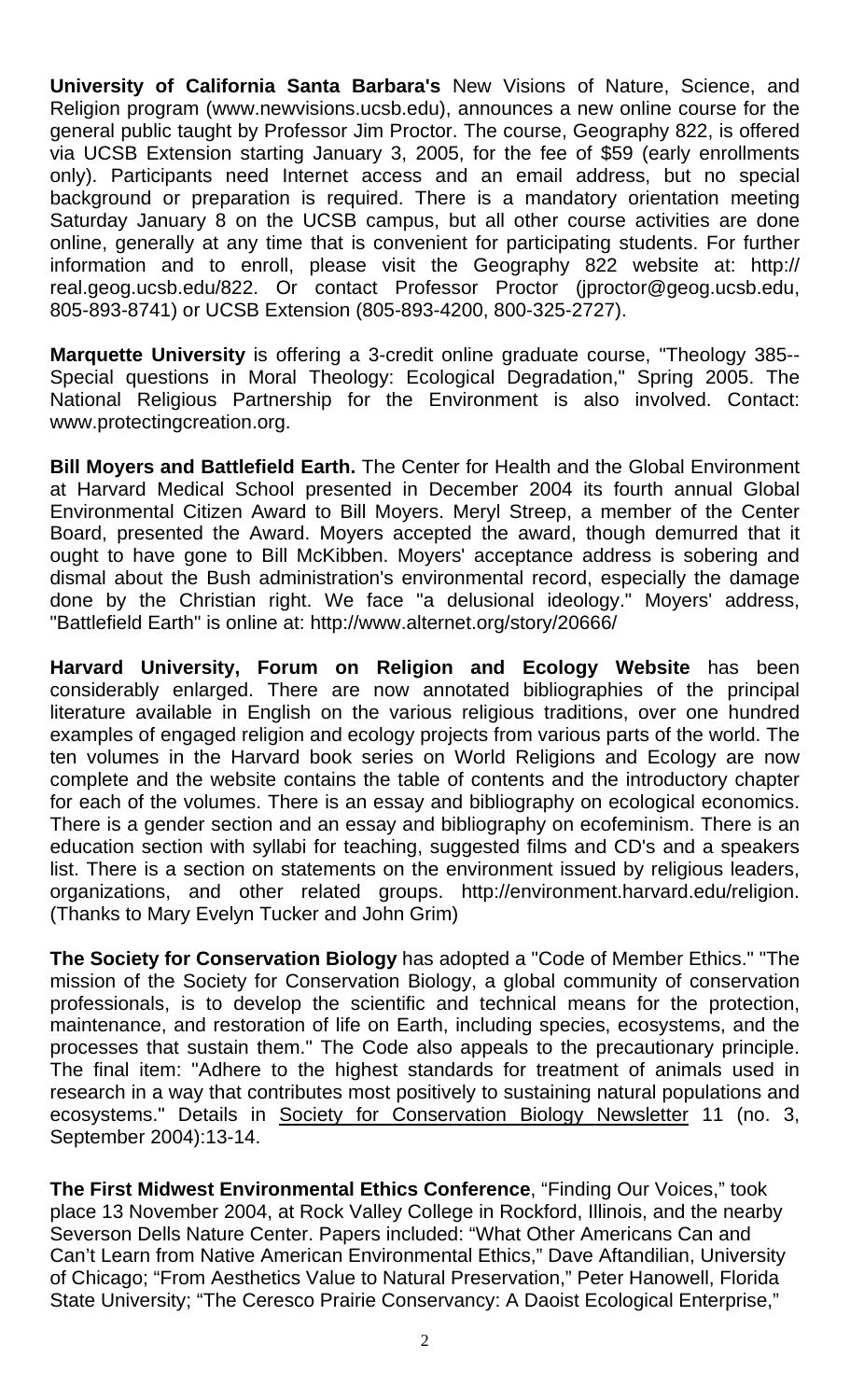Michael Timm, Ripon College; and "Is Environmental Virtue Ethics 'Mere' Extensionism?" Geoffrey Frasz, Community College of Southern Nevada.

**Urban ecology website**: http://www.urbanecology.org/index.htm. Urban ecology can draw on ecology, public participation and urban planning to help design and build healthier cities. The Urban Ecologist is the group's quarterly newsletter, available online.

**Announcing a new website**, **Humanities Policy Central**, at [http://humanitiespolicy.](http://humanitiespolicy.unt.edu/)  [un](http://humanitiespolicy.unt.edu/)t.edu.Humanities Policy Central seeks to serve as a hub for integrating ethical and axiological approaches with science and technology in order to better understand and address the challenges facing society today. Offering a collection of news stories, research summaries, funding opportunities, and a small library, humanities policy helps humanists and scientists complete the knowledge cycle, putting knowledge into an interdisciplinary context for a broad range of audiences.

**A Need-Based Symposium on Technosciences in Rural Development through Grassroots Action,** organized by the Center for Research on the New International Economic Order (CReNIEO). The conference aims to identify technoscience components that may improve urban communities' quality of life and transfer them to rural communities in their own settings. Urban facilities must be made available at the grass root level and at an affordable cost to the rural poor of India. Such an Indian rural-based technosciences model may form the ideal universal model for the empowerment of the rest of the poor and needy around the world. The conference will be held from  $2^{nd}$  to  $4^{th}$  of August 2005 in Kanchipuram, India. Last date for Abstracts; June 15<sup>th</sup>, 2005. Address for Communication: Mrs. Premaniali Rao. Director – Finance and Administration, CReNIEO – Prince Garden, No.104, B-Block, No.40, Thambuswamy Road, Kilpaulk, Chennai, Tamil Nadu, India - 600 010. Cell: 919841040051. Email: [crenieo@vsnl.net](mailto:crenieo@vsnl.net).

**Laura Westra** has successfully defended her second doctorate –a Ph.D. in Law from Osgoode Hall Law School, York University, Toronto, Canada. The title of her dissertation is: "Ecoviolence and the Law: Supranational Normative Foundations of Ecocrime."

**The University of Oregon** offers an interdisciplinary Ph.D. program in Environmental Science, Studies, and Policy (ESSP), now in its eighth year. Applicants can select Philosophy as their focal department and will also complete course work in two complementary concentration areas. The application deadline for the 2005-2006 academic year is January 15th. More information is available at the Environmental Studies Program website: [http://darkwing.uoregon.edu/~ecostudy/.](http://darkwing.uoregon.edu/%7Eecostudy/) Interested students are encouraged to contact us for more information: Ted Toadvine, Philosophy & Environmental Studies [toadvine@uoregon.edu](mailto:toadvine@uoregon.edu), (541) 346-5544; Gayla WardWell, Environmental Studies Graduate Coordinator [gaylaw@uoregon.edu,](mailto:gaylaw@uoregon.edu) (541) 346-5057.

## **CONFERENCES AND CALLS FOR PAPERS**

**ISEE Sessions.** Proposals are invited for individual papers or group sessions for the APA Pacific, Central and Eastern Division meetings. For the Pacific, contact ISEE treasurer Lisa Newton at [lhnewton@mail.fairfield.edu](mailto:lhnewton@mail.fairfield.edu). For the Central, contact ISEE secretary Paul Thompson, thomp649@pilot.msu.edu. For the Eastern, contact ISEE Vice-President Clare Palmer, [cpalmer@artsci.wustl.edu](mailto:cpalmer@artsci.wustl.edu). Snail mail addresses and telephone numbers at the end of the newsletter. The deadline for proposals is September 1 for the Pacific and Central, March 1 for the Eastern.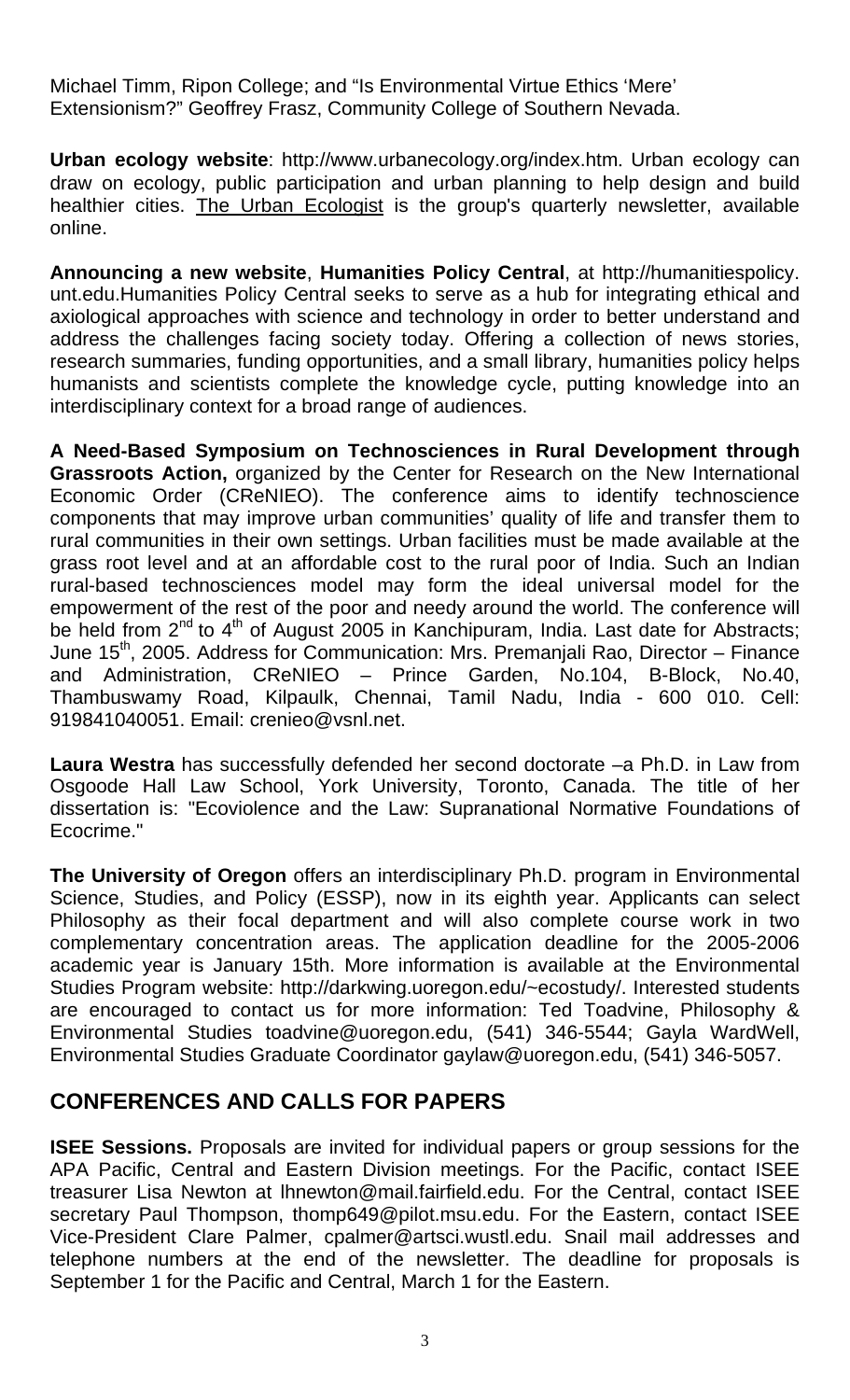**The Second Annual Joint Meeting on Environmental Philosophy** intended to bring together the environmental philosophy community will occur from May 31<sup>st</sup> to June 3rd at the Highlands Center, on the border of Rocky Mountain National Park in Colorado. The meeting will be held at 8500 feet at the Highlands Center, a recently constructed (2002) retreat center which includes rooms, meeting space, and a cafeteria. Longs Peak (elev. 14,000) hovers above the conference center and is within close hiking distance. Rooms are available at the Highlands Center ranging from \$85 singles to \$120 for 4. We have reserved 15 rooms, each of which comfortably house between 2 and 4 guests. (see [http://www.highlandscamp.org/retreat\\_center.htm](http://www.highlandscamp.org/retreat_center.htm) for further information). In addition, camping facilities and other housing options are available nearby. The hope is to attract a broad cross-section of the environmental philosophy community, including graduate students. In addition to contributed papers, the program will include papers by leading figures in the field. It is sponsored by Sponsored by ISEE, the International Association for Environmental Philosophy, and the University of North Texas.

The provisional format, designed to maximize discussion, is as follows:

- Plenary presentations on the evenings of May 31 and June 1;
- Papers available beforehand on-line
- 20 minutes presentations (10 minutes each for the author and commentator, with 40 minutes for discussion
- Sessions from 9am-1pm, with afternoons free

Papers or detailed abstracts are due by February 1, with acceptances announced by March 1. Papers must be ready for distribution on the web by May 1. Send papers, detailed abstracts, or expressions of your willingness to comment or chair to: Robert Frodeman, Dept of Philosophy and Religion, University of North Texas, 225 EESAT, Box 310920, Denton, TX 76203. Email: [philosophy@unt.edu](mailto:philosophy@unt.edu); or to Dale Jamieson, HMSS Steinhardt School of Education, New York University, 246 Greene Street, Suite 300, New York, NY 10003. Email: dwj3@nyu.edu.

**The International Conference On Environmental, Cultural, Economic And Social Sustainability.** East-West Center, Hawai'i, 25-27 February 2005. This conference aims to develop an holistic view of sustainability, in which environmental, cultural and economic issues are inseparably interlinked. It will work in a multidisciplinary way, across the diverse fields and taking varied perspectives in order to address the fundamentals of sustainability. As well as impressive line up of international main speakers, the conference will also include numerous paper, workshop and colloquium presentations by practitioners, teachers and researchers. We would particularly like to invite you to respond to the conference call for papers. Papers submitted for the conference proceedings will be fully peer-refereed and published in print and electronic formats in the new International Journal of Environmental, Cultural, Economic and Social Sustainability. If you are unable to attend the conference in person, virtual registrations are also available which allow you to submit a paper for refereeing and possible publication in this fully refereed academic journal, as well as access to the electronic version of the conference proceedings. The deadline for the first round call for papers is 15 November 2004. Proposals are usually reviewed within four weeks of submission. Full details of the conference, including an online call for papers form, are to be found at the conference website: http://www[.SustainabilityConference.com.](http://www.sustainabilityconference.com/)

**The International Conference On Technology, Knowledge And Society**, University of California, Berkeley, Friday 18 - Sunday 20 February 2005, [http://www.Technology-](http://www.technology-conference.com/)[Conference.com.](http://www.technology-conference.com/) This conference takes a broad and cross-disciplinary approach to technology in society. With a particular focus on digital information and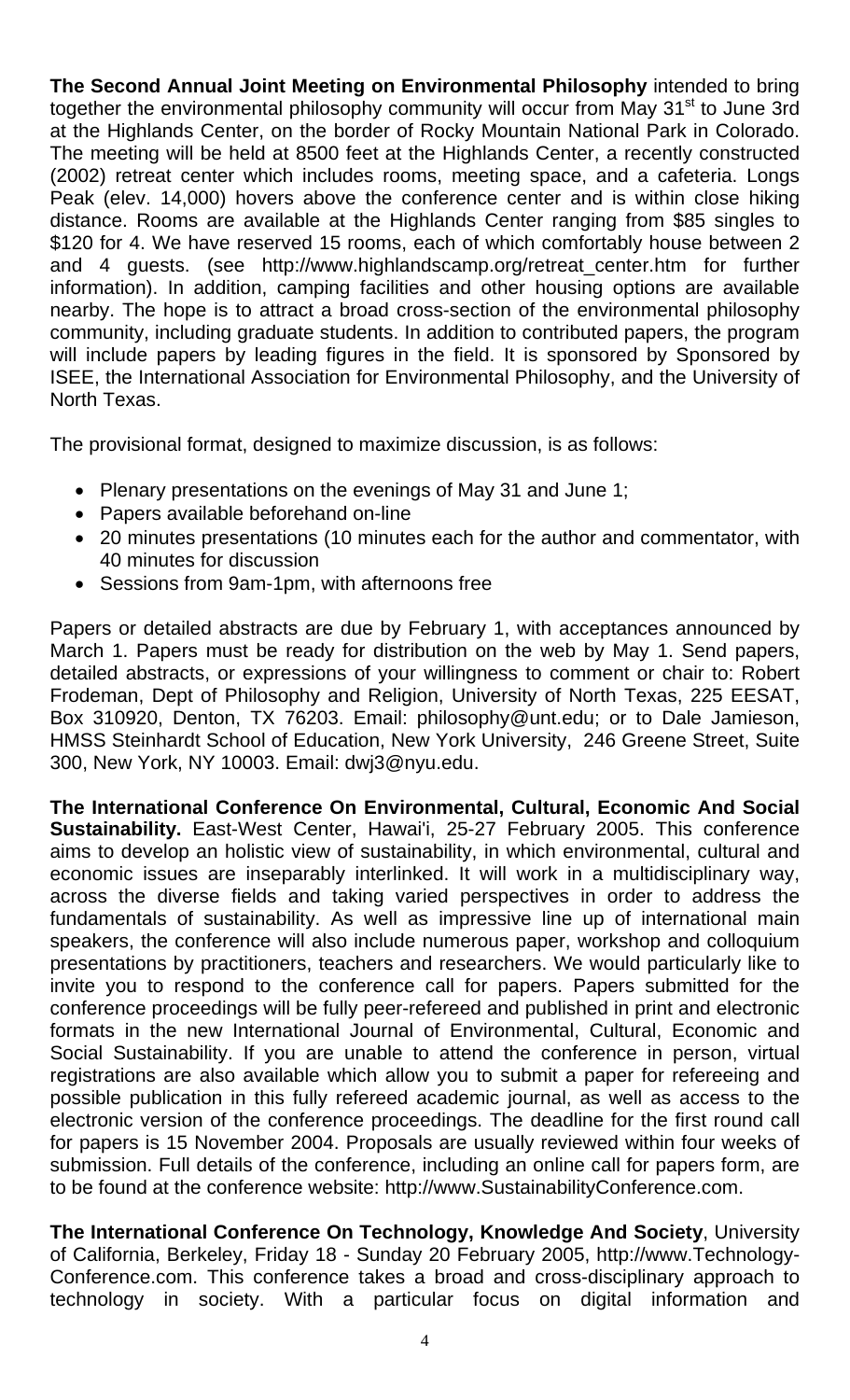communications technologies, the interests addressed by the conference include: human usability, technologies for citizenship and community participation, and learning technologies. Participants will include researchers, teachers and practitioners whose interests are either technical or humanistic, or whose work crosses over between the applied technological and social sciences. As well as an impressive line up of international main speakers, the conference will also include numerous paper, workshop and colloquium presentations. We would particularly like to invite you to respond to the conference call for papers. Papers submitted for the conference proceedings will be fully peer-refereed and published in print and electronic formats in the new International Journal of Technology, Knowledge and Society. If you are unable to attend the conference in person, virtual registrations are also available which allow you to submit a paper for refereeing and possible publication in this fully refereed academic journal, as well as access to the electronic version of the conference proceedings. The deadline for the first round call for papers is 30 November 2004. Proposals are reviewed within two weeks of submission. Full details of the conference, including an online call for papers form, are to be found at the conference website.

**The Sixth Biennial Conference of the Association for the Study of Literature and Environment** (ASLE: [http://www.asle.umn.edu/\)](http://www.asle.umn.edu/) will be held at the University of Oregon next summer, 21-25 June 2005, and philosophers with interests in this area are invited to submit paper and panel proposals. See the Call for Papers for details: [http://darkwing.uoregon.edu/~smcfarla/ASLE/index.html.](http://darkwing.uoregon.edu/%7Esmcfarla/ASLE/index.html)

**The US National Women's Studies Association Conference** will be held in Orlando, Florida, 9-12 June 2005 - WOMEN AND THE ENVIRONMENT: Globalizing and Mobilizing. Vandana Shiva will give the keynote. Plenary speakers include Karen Warren on ecofeminism, Winona LaDuke on cultural- and biodiversity, and Jill Schneidermann on the politics of water. The NWSA Ecofeminist Task Force encourages papers and panels which show women's global leadership through initiatives on Oil & Water Extraction; Bio-piracy, Toxics & DU; Global Peace & Justice; Land Rights, Sustainability & Community. If you would like to contribute please check out www.nwsa.org and then get back in touch. NB - Abstracts for review should be posted on line to the Program Committee by 8 Nov 2004. (from Ariel Salleh and Jacquelyn Zita, Co Chairs NWSA Ecofeminist Task Force)

**Environmental Philosophy**, a new, peer-reviewed journal, is now available. Vol. 1 no. 1 was published last spring. The next issue includes articles on Deep Ecology, including an interview with Arne Naess by Christian Diem. Original papers are invited. One section credits exceptional works by undergraduate students. The journal is published by the International Association for Environmental Philosophy, the Division of Environment at the University of Toronto and the University of Wisconsin-LaCrosse. \$40 (\$25 students) includes membership to IAEP and journal subscription. For more information, visit<http://www.environmentalphilosophy.org/>.

**Compassion In World Farming Trust International Conference**. "From Darwin to Dawkins: the science and implications of animal sentience," 17-18 March 2005, Queen Elizabeth II Conference Centre, London. Keynote address by Dr Jane Goodall. Attend this conference if you work in: agriculture and forestry, food production, trade and retailing, conservation rural development, environment, veterinary and animal science, state, national or international regulation and policy development, education and training, non-governmental sector. Further info at www.ciwf.org/conference2005.

**Applied Philosophy 25 Years On: Problems and Prospects**. Society for Applied Philosophy International Congress 2005 St Anne's College Oxford 1-3 July. The SAP has decided to devote its annual conference for 2005 to an international retrospective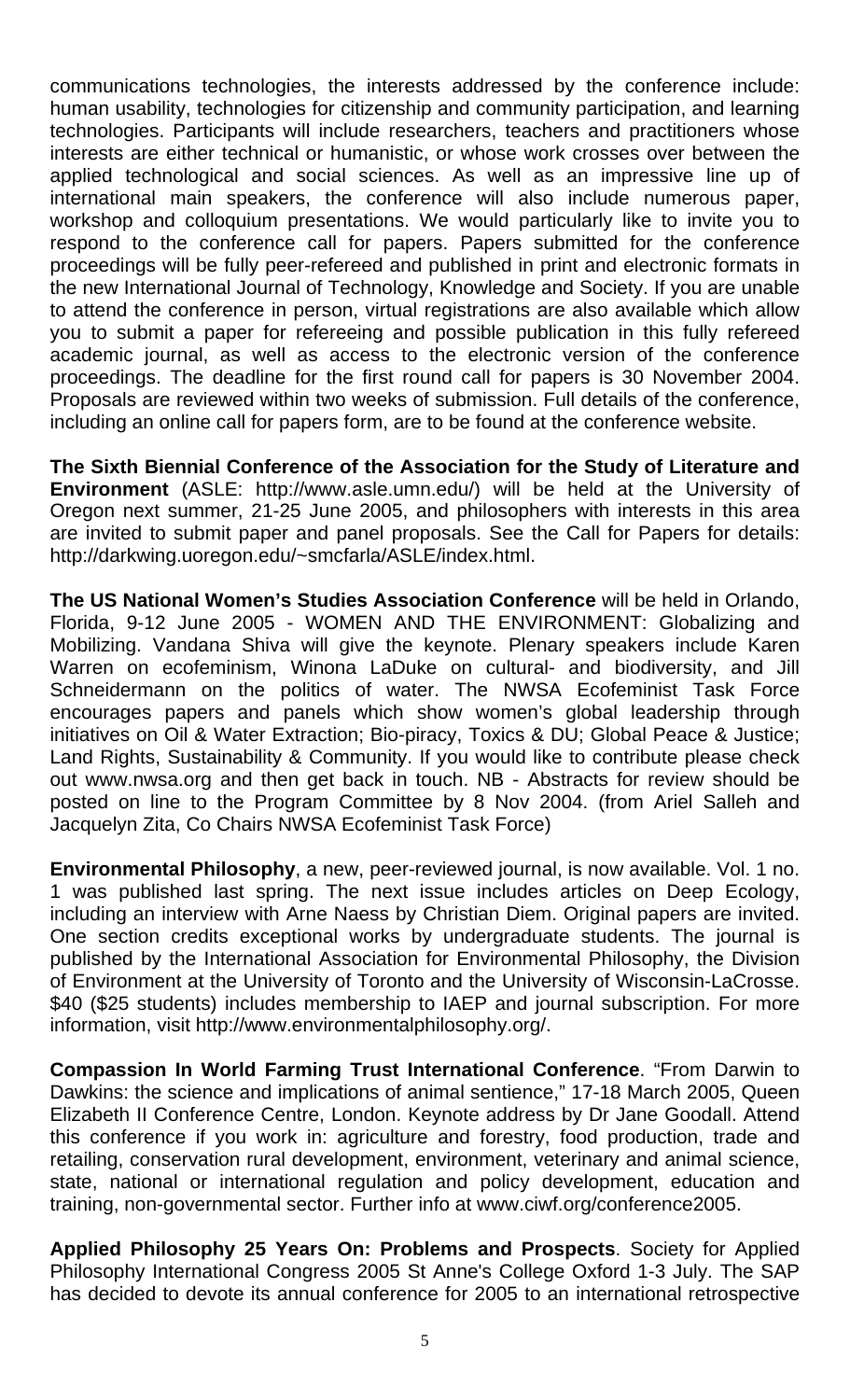on applied philosophy. The aim is to address the problems facing the subject as these have emerged over the last three decades, and to identify its most promising prospects for the next three. As well as keynotes from Allen Buchanan (Duke), Hubert L. Dreyfus (Berkeley), Onora O'Neill (Cambridge) and others, there will be concurrent subsessions organized around eight panels, covering all the major topics in applied philosophy. Paper proposals are now invited for these concurrent sub-sessions. The panels are as follows: Applied Philosophy in the History of Philosophy; Applied Ethics; Applied Aesthetics; Environmental Philosophy; Legal and Social Philosophy; Philosophy of Economics; Philosophy of Education; Philosophy of Technology. One page (250 words max.) abstracts should be submitted by 1st December 2004. Notification of acceptance by January 31st 2005. For further information see <http://www.appliedphil.org/intcongress.shtml>.

#### **OPPORTUNITIES**

**University Of Utah, Salt Lake City, Utah. One regular faculty (tenured or tenure-track)** position, effective fall semester 2005. Rank: assistant or beginning associate, depending on qualifications. AOS and AOC: open. The Utah department has been building strengths in ethics/applied ethics/practical reason, and in philosophy of science/cognitive science. We are seeking a candidate who will help us build on our strengths in these areas or who will work well with these areas, but have particular needs in environmental ethics, bioethics, or ethics and international affairs. Teaching load is two courses per semester; responsibilities include normal committee work and supervision of Ph.D. and M.A. students. A complete application should contain a letter of application, CV, three letters of recommendation, a statement of research interests and a sample of written work, and a statement of teaching interests and evidence of teaching excellence. Salary competitive, based on rank. The University of Utah is an AA/EO employer and encourages applications from women and minorities. Reasonable accommodations are provided to the known disabilities of applicants and employees. Applications should be sent to Search Committee, University of Utah Department of Philosophy, 260 S. Central Campus Dr. Rm. 341, Salt Lake City, UT. 84112-9156. Applications received by Nov. 15th will be assured full consideration, but the position remains open until filled.

**Domestic Environmental Policy and Politics.** Lehigh University's year-old Environmental Initiative seeks an Assistant Professor for a tenure track position beginning fall semester 2005. The successful candidate will teach courses in both the BA in Environmental Studies and MA in Environmental Policy programs offered through the Initiative. Specific fields of interest in the area of domestic environmental policy are open. Opportunities for team-teaching and multidisciplinary research will be encouraged. This position will be a joint appointment within the Environmental Initiative (EI) and the political science department. It is one of a number of new faculty appointments to be made in science, engineering, social science, and humanities departments across the University in support of a multidisciplinary initiative focusing on the environment. The successful candidate will have an opportunity to help in the further development of EI's degree programs.

The typical course load is two courses per semester. This position will include one course per year for the political science department, one course for the EI initiative alone and two courses that can serve both the department and the Initiative. Applicants must hold the PhD or be in the process of completing the PhD. To apply, please send a cover letter, current curriculum vitae, syllabi and other evidence of teaching style and effectiveness, a statement of teaching philosophy, a sample of scholarship (if available) and three letters of reference to: Laura Katz Olson, Chair, Search Committee; Lehigh University; Political Science Department; 9 West Packer Ave.;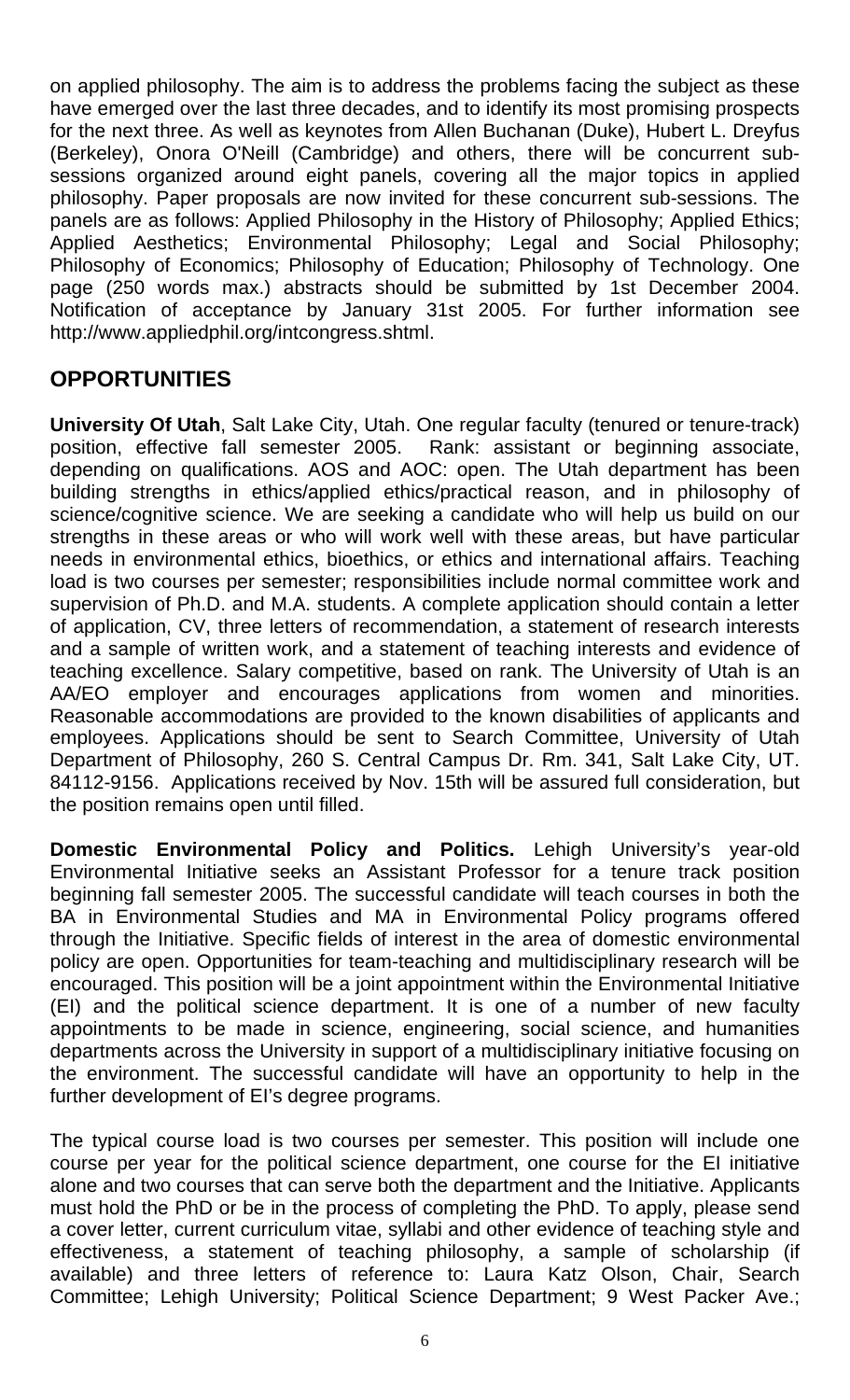Bethlehem, PA 18015. Review of applications will begin December 1, 2004 and continue until the position is filled. Further information about Lehigh's Environmental Initiative can be found at: [http://www.ei.lehigh.edu](http://www.ei.lehigh.edu/).

**University of North Texas.** Applications are invited for a tenure track position (Assistant Professor) within the Department of Philosophy and Religion Studies, to begin fall of 2005. AOS: Environmental Philosophy/Ethics and/or Religion and Nature/Ecology. AOC: Open, but the department has needs in the philosophy of science, aesthetics, and logic. The department, the leading program in environmental philosophy in the United States, seeks a dynamic individual who is interested in exploring how their area of expertise intersects with on temporary cultural and societal issues. Experience and/or interest in working with scientists and engineers, policy analysts, are desirable. Normal teaching load is 2-2. Qualifications include a Ph.D. by August 1, 2005. The department offers a MA in philosophy with a concentration in environmental ethics, a BA in philosophy, and an interdisciplinary minor in religion studies. It is awaiting approval of a PhD in philosophy. Located in the Dallas-Ft Worth Metroplex, the university has more than 31,000 students. Review of applications begins December 1, and will continue until position is filled. Please send letter of application, C.V., and a list of references to Philosophy Search Committee, department of Philosophy and Religion Studies, University of North Texas, P.O. Box 310920, Denton, TX 76201-0920. Information about the department can be found at [www.phil.unt.edu,](http://www.phil.unt.edu/) and inquiries are welcome at 940-565-2134 or [philosophy@unt.edu](mailto:philosophy@unt.edu). UNT is an AA/ADA/EOE committed to diversity.

#### **Four More Years**

from the newsletter editor, Philip Cafaro

Like a lot of you reading this, I put quite a bit of time into the effort to elect John Kerry and other Democrats in the recently completed U.S. elections. Even though we had some success here in Colorado—picking up a U.S. Senate seat, taking the state House and Senate from the Republicans, passing an initiative mandating that state utilities provide more wind power and other alternative energy, and another one funding multi-billion dollar mass transit improvements in Denver—overall the picture is quite bleak, with Bush retaining the White House and Republicans the U.S. Congress.

The forecast for the next four years is for increased energy development across federal lands, increased logging and road building in our national forests, continued opposition to energy efficiency improvements here at home and to worldwide efforts to combat Global Warming, and continued failure to enforce industry compliance to environmental laws. And perhaps more ominous than these is the spectre of four more years of antienvironmental judicial appointees. The current Supreme Court appears to be one or two appointments away from ruling that enforcement of basic environmental laws constitutes a "takings" under the Constitution; such a ruling has the potential to eliminate or render practically inoperative the basic legal framework for environmental protection created thirty years ago during the heyday of U.S. environmentalism.

The U.S. ceded leadership of the world environmental movement to western Europe decades ago. The immediate question is not whether we will help lead the way toward sustainable environmental policies for the twenty-first century, but whether we will hang onto twentieth century environmental gains or go hurtling back to the laissez-faire policies of the nineteenth century.

Besides the fact that we lost, I found two aspects of the presidential election particularly disturbing. First, John Kerry did not run on his strong environmental record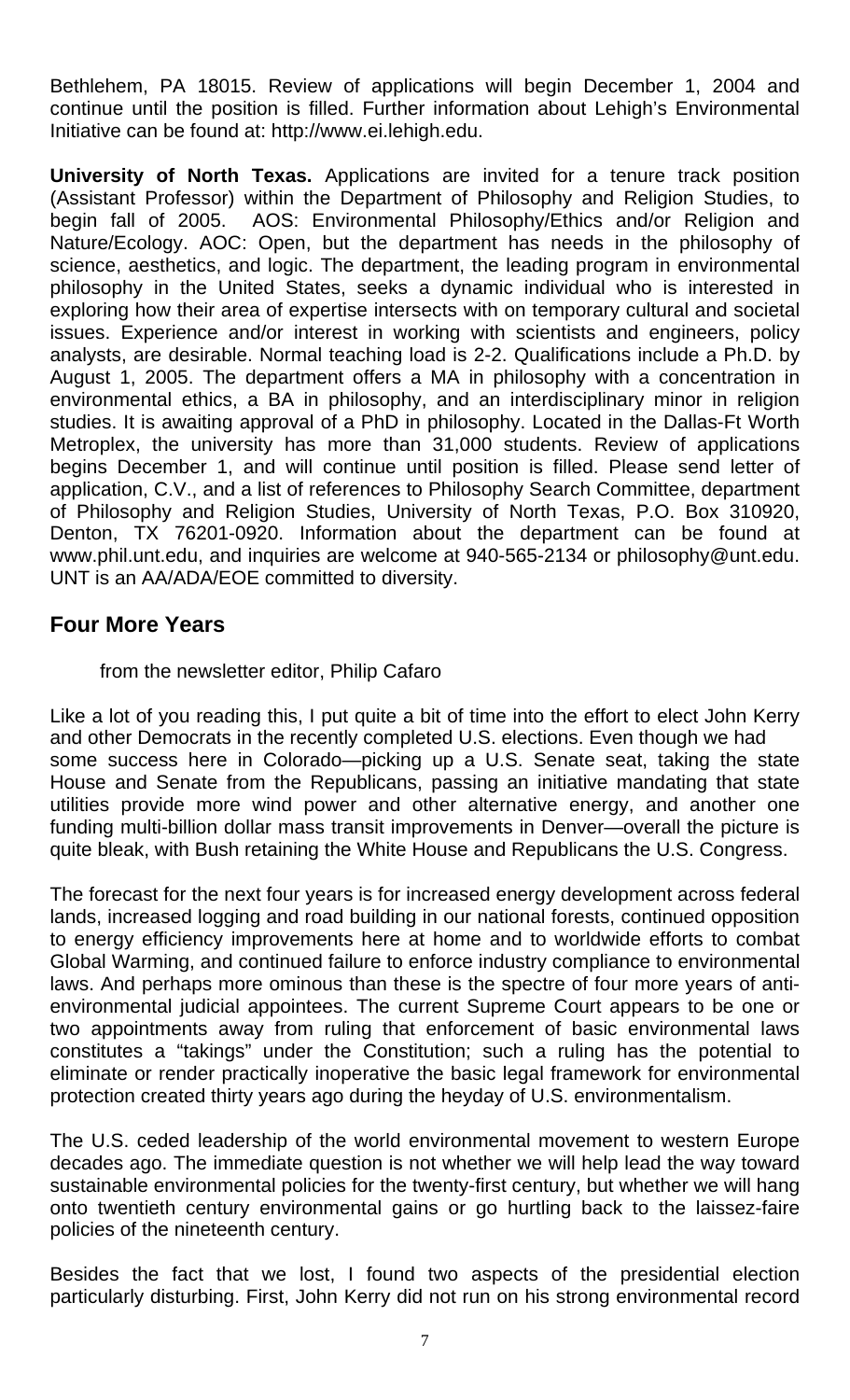or make much of an effort to hold George Bush to his lousy one. I assume he and his advisors calculated that they would lose more votes than they would win in key states if they made the environment an issue. What does this say about the environmental literacy and commitment of Americans? About how poor a job those of us who care about environmental issues have done to bring these issues to public attention?

Second, exit polls in key states indicated that "moral values" were an important factor motivating voters and that those voters who focused on "moral values" overwhelmingly voted Republican. What does that say about how narrow a notion of "morality" many Americans hold? About the failure of environmentalists, peace activists and others to make their causes "moral" issues among the general public? About philosophers' failure to engage in public debate, or to communicate a larger vision of "morality" in our classrooms and beyond?

\* \* \*

It might seem ridiculous to even mention philosophers' role in the past election, mere fantasy to think that anything we could have done differently in the past few years would have made a difference. But the latest APA membership list runs to around 8000 regular members. Those members are articulate and (for the most part) politically progressive; if more of them wrote op-ed pieces, helped with political campaigns, even themselves ran for office, the results could be significant.

Similarly, those members teach hundreds of thousands of students each year, many of them in introductory ethics classes. Currently, much of that classroom time is taken up by interesting, but practically pointless, meta-theorizing. Greater focus on normative and applied issues might create a more morally astute and practically adventurous student body. Isn't it time that we made *all* our ethics classes applied ethics classes applying reason to the personal and political decisions we and our students face? They are classes in ethics, after all. Perhaps it is time ethicists focused centrally on our subject matter—not on what epistemologists and metaphysicians find most interesting in our subject matter.

Introductory ethics classes focused on helping students reason well about the practical issues they face in their own lives would likely have a very different focus than currently. I can imagine a lot more discussion of the proper role of economics in a good human life. Also, more discussion of what it really means to be a Christian. Such topics are usually avoided in ethics classes, where instead students are introduced to the main secular ethical theories: utilitarianism, deontology, contract theory, virtue ethics. But is this what they most need to know?

Most of our students consider themselves Christians, more or less. Helping them think intelligently about the ethical message of Christianity would seem to be important. For most of our students, it is mainly economic pressures that will prevent them from living the kinds of lives they want to live and being the kinds of people they want to be. Discussing the proper role of economics in our lives seems very important.

\* \* \*

In the aftermath of the election, political progressives have discussed the need to articulate compelling moral alternatives to compete with the conservative right. *Positive*  alternatives, exciting and life-affirming visions of what it means to live morally. This seems right to me.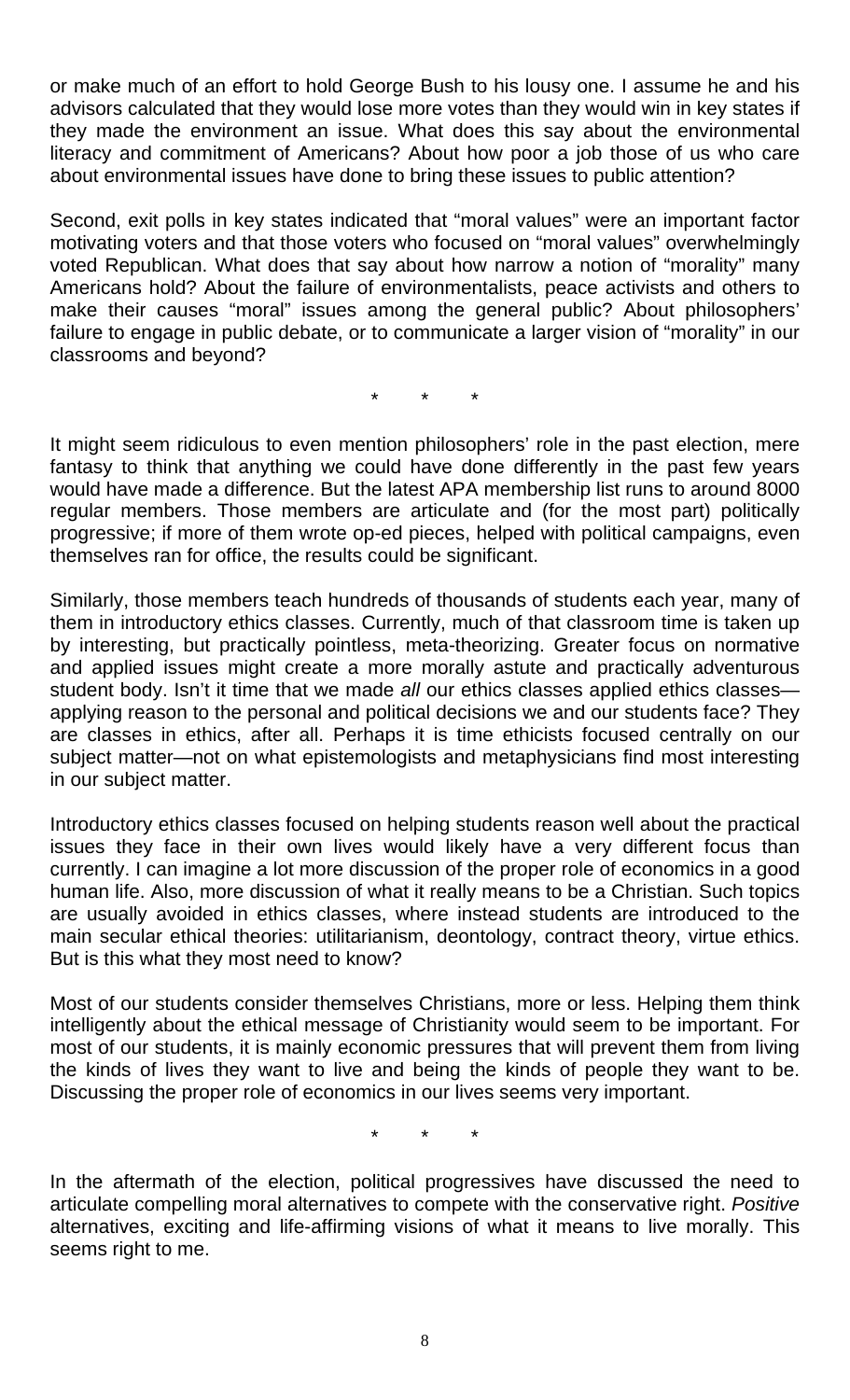One approach is to redouble our efforts to create plausible and appealing alternatives grounded in liberal, secular values. This approach has merit and should be pursued. However, the election suggests that traditional values are hardly on their last legs, soon to be replaced by the secular alternatives that many of us embrace. So here is an alternative diagnosis:

Most Americans consider themselves Christians, and for most Americans themes of faith, patriotism and family resonate more or less strongly. At the same time, polls say most Americans support environmental protection, economic "fairness," universal healthcare, even gay civil unions (but not "marriage." Sheesh!) So the way forward for progressive movements might be to articulate our progressive goals clearly and to show how they are supported by traditional moral values. We must also hold reactionaries responsible for environmental and other backsliding, condemning this loudly in the name of (again) traditional values.

Example: Is it really *patriotic* to trash our national parks with snowmobile noise and exhaust, our greatest wilderness areas with roads and oil and gas infrastructure? Or to force fellow citizens with asthma to breathe dirty air? Where is the love of *patria* in all this: love of our homeland, and of our fellow citizens? We need to call the corporations doing this and the politicians facilitating this unpatriotic, as they most certainly are. And we need to recognize that the reason many of us care about these things is that we *are*  patriotic: we have a special care and concern for our nation or those parts of it that we are especially bonded with. (For that matter, this is also why so many of us are heartsick over this election).

Example: Is banning abortion and gay marriage really bringing *Christian* ethics into politics? Again, I don't see it—and this regardless of the morality of abortion or gay marriage. Read the gospels. There is *nothing* there about abortion or gay marriage; a lot about giving to the poor, being a peacemaker, living in humility and gratitude for God's gifts. A lot too about not being greedy, not laying up treasures which moth and rust will corrupt, and thieves break in and steal. I would *love* to see Americans try to bring a real Christian approach to their own lives and to public policy: to see our tax code reformed along Christian lines, for example. It would be a great improvement for us to not start wars unless they could meet the standards for a just war laid down in Catholic moral thought.

It is only a few decades since Martin Luther King, Jr. and his followers (many ministers or religiously motivated) articulated a Christian vision for civil rights and black equality—and won. It is not that long ago that many of our great national parks were set aside—always with patriotic exhortations about the unique beauty of these places and the need to preserve them for future generations of Americans. For my own part, I am convinced that tying progressivism to traditional values will be needed for practical success, and that doing so will help articulate why a progressive agenda *should*  succeed.

Like a lot of people right now, I am wondering how this might be developed into a compelling and successful political program. In the meantime, I have decided to add two books to my syllabi for courses next semester. In my Environmental Ethics course, I plan to require Carl Pope and Paul Rauber's *Strategic Ignorance: Why the Bush Adminstration is Recklessly Destroying a Century of Environmental Progress*. Our students need to know the full story of the damage that has been done and that will now continue for the next four years. I can tell you from teaching this text this semester that most of them are outraged by it.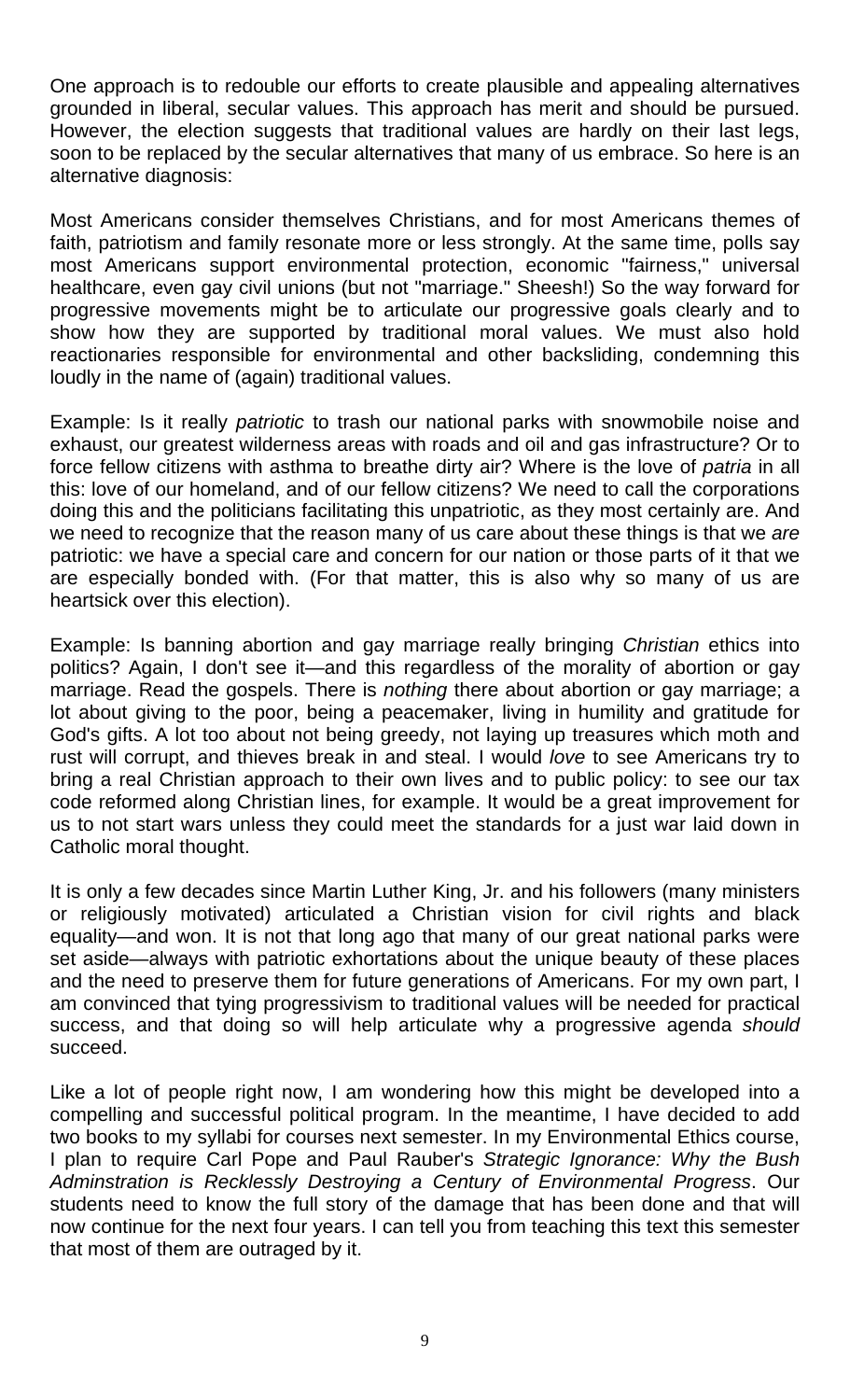Second, in my Introduction to Ethics class, I plan to take a few weeks and teach one of the gospels (not the gospels according to Saint Henry, Saint John, Saint Aldo or Saint Rachel: the older ones by Matthew, Mark, Luke and John). I find the Gospel of Luke particularly good, in that it is simple and devotes more space to Jesus' ethical message and less to his supernatural destiny than Matthew or John. We will ask what Jesus' ethical message is and how people might go about living it today, here and now. And after having George Bush's piety rubbed in my face for the past few months, I won't hesitate to ask whether our President is a real Christian ("who would Jesus bomb?" "which minority group would Jesus scapegoat?").

Do you have thoughts on the election, or alternative prescriptions for a way forward? Send them on to the newsletter editor.

## **RECENT ARTICLES AND BOOKS**

Thanks to Lee Speer, Philosophy, Colorado State University for most of the New York Times entries. Thanks to Greg Pritchard for editing help and also congratulations. He has just had his Ph.D. thesis accepted, an analysis of whaling, Faculty of Arts, Deakin University, Geelong, Victoria, Australia. See entry below.

--Adams, William M., "Biodiversity Conservation and the Eradication of Poverty," Science 306(12 November 2004):1146-1149. It is widely accepted that biodiversity loss and poverty are linked problems and that conservation and poverty reduction should be tackled together. However, success with integrated strategies is elusive and hard to find. There is sharp debate and the social impacts of conservation programs and the success of community-based approaches to conservation. The links between poverty alleviation and biodiversity conservation are here analyzed.

--Alodos, C. L., Pueyo, Y., Barrantes, O., Escos, J., Giner, L. and Robles, A. B., "Variations in Landscape Patterns and Vegetation Cover between 1957 and 1994 in a Semiarid Mediterranean Ecosystem," Landscape Ecology 19(no. 5, 2004): 545- 561(17).

--Anderson, Stephen R., Doctor Dolittle's Delusion: Animals and the Uniqueness of Human Language. New Haven: Yale University Press, 2005. Animals communicate and have many remarkable skills, memory, and can learn somewhat complicated procedures. They can link symbols to objects, as a red button to a banana. But they do not have language. The have no syntax; they have no reflective ideas communicated in language. So if kindly John Doolittle of Puddleby-on-the-Marsh was hearing voices, they weren't coming from Jip the dog or Gub-Gub the pig. Anderson is in linguistics and psychology at Yale University.

--Barbour, Ian G., "Theology, Ethics, and the Environment," Chapter 6 (pp. 119-140) in Barbour, Nature, Human Nature, and God (Minneapolis: Fortress Press, 2002). Brief survey of the main issues, with Barbour's characteristic capacity to digest and appraise the critical issues.

--Barringer, Felicity, "New Provision Would Allow Slaughtering of Wild Horses," New York Times, November 25, 2004, p. A20. A provision attached to an Omnibus Spending Bill by Senator Conrad Burns, Republican, Montana, would allow the sale for slaughter of feral horses that have been rounded up and are more than ten years old or have been offered for adoption successfully three times. The bill is awaiting final action. There are about 37,000 feral horses and burros running free in ten U.S. Western states; most are in Nevada. The Bureau of Land Management rounds up some when numbers increase and now has about 30,000 horses in holding areas. The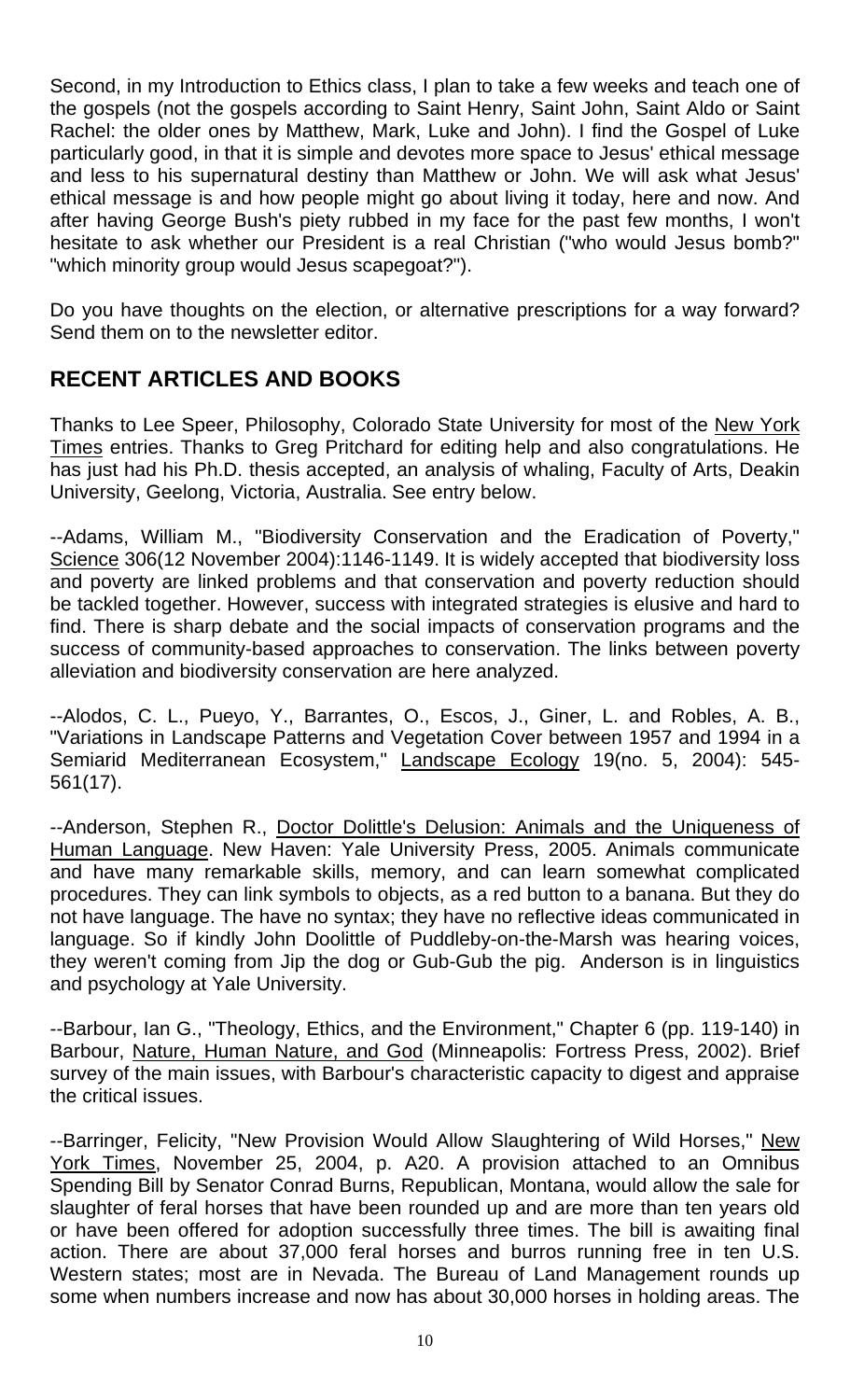feral horses compete with livestock and elk for grass. In some areas of Nevada wild animals, including horses, had conssumed two-thirds of the available forage before cattle were let onto the land at the end of winter. This time it is the cattlemen, not the ecologists, who want the horses thinned off the landscape. B.L.M. prefers adoption; over 203,000 horses and burros have been adopted in three decades; about 6,600 were adopted last year. But there are many more horses than persons willing to adopt them.

--Barringer, Felicity, "U.S. Rules Out Dam Removal To Aid Salmon," New York Times, December 1, 2004, p. A1. The Bush administration has ruled out removing any dams on the Columbia and Snake Rivers to save endangered salmon species, even as a last resort. Previous Clinton administration policy has stated that dam removal might be an option, as a last resort. Authorities now claim it is unrealistic to consider removing dams and that they can solve the problem with better fish ladders and other solutions.

--Barringer, Felicity and Michael Manofsky, "G.O.P. Plans to Give Environmental Rules a Free-Market Tilt," New York Times, November 6, 2004, p. A14. The Bush administration intends to accelerate conservation by distributing billions of dollars to private landowners for the preservation of wetlands and wildlife habitat. Michael O. Leavitt, administrator of the Environmental Protection Agency, said: "We will make more progress in less time while maintaining the economic competitiveness for the country. That's my mission."

--Bekoff, Mark and Jan Nystrom, "The Other Side of Silence: Rachel Carson's Views of Animals." Human ecology Review 11/2 (2004): 186-200. Carson favored responsible stewardship, was more of an animal welfarist and environmentalist/conservation biologist who privileged ecosystems and species than an animal activist who privileged individuals, and she did not advocate an animal rights agenda.

--Berger, Joseph, "Next Subway Stop, the Wilderness," New York Times, October 6, 2004, p. A27. New York City has 48 preserves of tidal marsh, shoreline, woodlands, creeks, kettle ponds with much wildlife, some of the reserves almost as pristine as when the Europeans first arrived. Some of them are even designated "forever wild." But they are less known to New Yorkers than they should be.

--Berry, A. H. and Hesseln, H., "The Effect of the Wildland Urban Interface on Prescribed Burning Costs in the Pacific Northwestern United States," Journal of Forestry 102(no. 6, 2004): 33-37(5).

--Besley, J. and Shanahan, J., "Skepticism About Media Effects Concerning the Environment: Examining Lomborg's Hypotheses," Society and Natural Resources 17(no. 10, 2004): 861-880(20).

--Blakeslee, Sandra, "Drought Unearths a Buried Treasure," New York Times, November 2, 2004. Page D1. Due to protracted drought, Glen Canyon is on its way back, viewable in much of its former glory. Glen Canyon was flooded by the Glen Canyon Dam on the Colorado River in 1963, after a long and unsuccessful fight by David Brower and the Sierra Club to block the dam. Over the next 17 years, water backed up for 186 miles, forming Lake Powell. But since 1999, the lake has lost more than sixty percent of its water. The change may be permanent, since water demands on the reservoir are greater than the annual flow, unless there were to come several hundred year flows in succession.

--Bohn, T. and Amundsen, P. A., "Ecological Interactions and Evolution: Forgotten Parts of Biodiversity?," BioScience 54(no. 9, 2004): 804-805(2).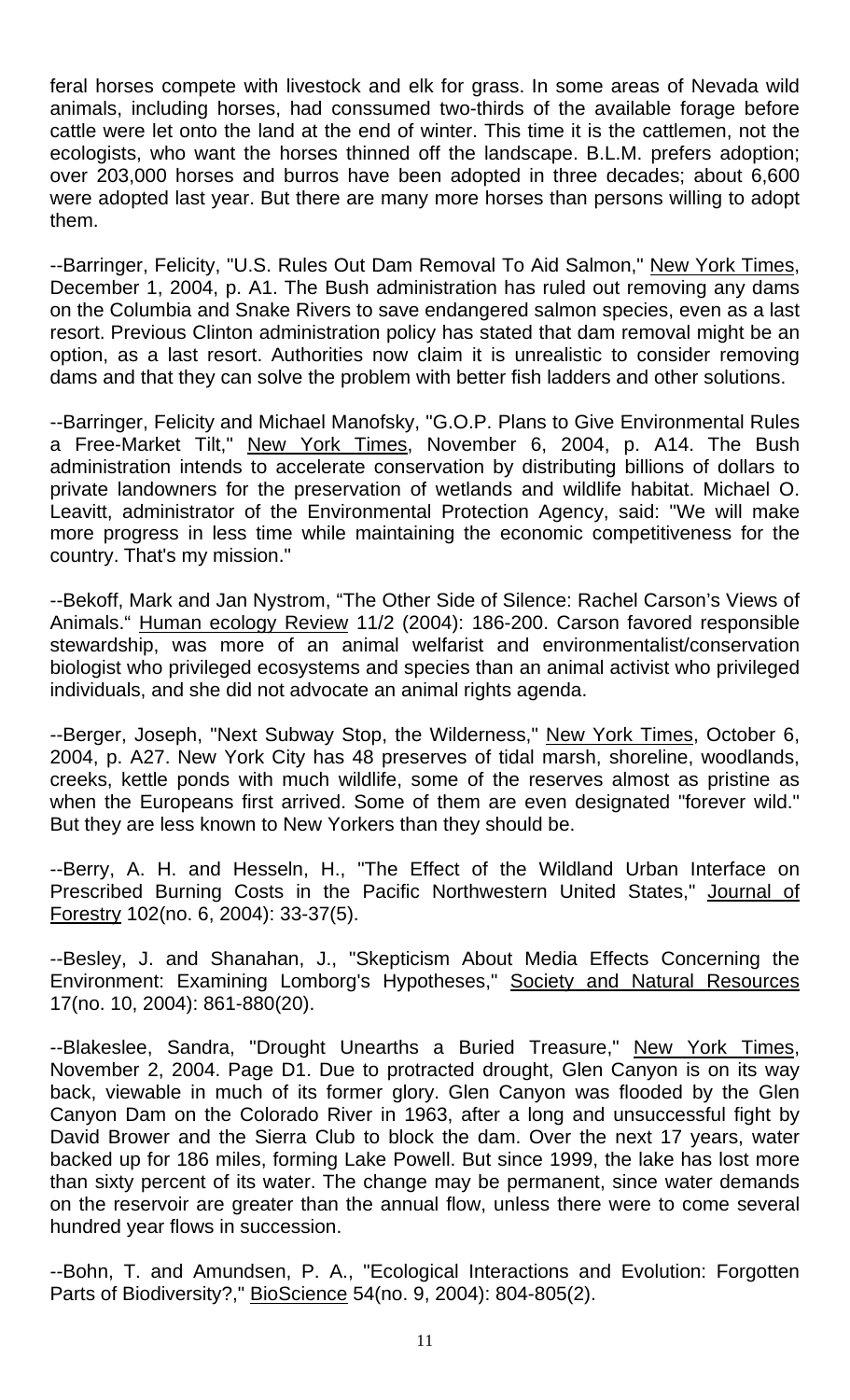--Bouma, Katherine, "Dam Removal Restores Cahaba River Marine Life," Mobile (Alabama) Register, November 22, 2004, p.5B. A dam, or something like a dam, a concrete plug with three foot culverts, and preventing fish travel upstream, has been removed from the Cahaba River, the (otherwise) longest free flowing river in Alabama. This permits the river regaining populations of fish, snails and other wildlife. The dam was once placed in the river by a coal company; when the Presbyterian Church bought the property it encouraged the removal, which required the efforts and funding of a number of agencies.

--Brashares, Justin et al, "Bushmeat Hunting, Wildlife Declines, and Fish Supply in West Africa," Science 306 (12 November 2004):1180-1198. Bushmeat hunting is a multi-billion dollar trade in the tropics. In Ghana, the bushmeat trade is now greatly increased due to the shortage of fish, a dietary staple in the region. The fish are in short supply for local peoples due to increased commercial fishing, much of it illegal pirate fishing. Brashares in the Conservation Biology Group, Department of Zoology, Cambridge University.

--Brockelman, Paul T., Cosmology and Creation: The Spiritual Significance of Contemporary Cosmology. New York: Oxford University Press, 1999. Written because "I felt that we needed to renew our spiritual sense of reverence for nature as intrinsically valuable in itself and not merely extrinsically valuable in so far as it provides `resources' which in a utilitarian manner we can turn into `useful' products for the consumer industrial societies." (p. xi). Brockelman is University Professor of Religious Studies and Professor of Philosophy at the University of New Hampshire.

--Broder, John M., "Cleaner Los Angeles Air? Don't Hold Your Breath," New York Times, November 14, 2004, p. 16. Smog is down, but probably not for long. Some unusual weather has brought rare good news to the nation's most polluted city.

--Brooke, James, "Bigger and Bolder Population of Bears Incites Fear in Japan," New York Times, November 7, 2004, p. 15. More than 90 persons have been injured since April by a newly aggressive population of bears in northern Japan. The bear population has been expanding in numbers in a region with a shrinking human population, but a record number of typhoons has ruined the acorn harvest, other food supplies are also not available, and the hungry bears have turned to finding food in the villages.

--Cafaro, Philip, Thoreau's Living Ethics: Walden and the Pursuit of Virtue. Athens: University of Georgia Press, 2004. The first full, rigorous account of Henry Thoreau's ethical philosophy. Focused on Walden but ranging widely across his writings, the study situates Thoreau within a long tradition of ethical thinking in the West, from the ancients to the romantics and on to the present day. Cafaro shows Thoreau developing a comprehensive virtue ethics, less based in ancient philosophy than many recent efforts and more grounded in modern life and experience. He presents Thoreau's evolutionary, experimental ethics as superior to the more static foundational efforts of current virtue ethicists. Another main focus is Thoreau's environmental ethics; the book shows Thoreau not only anticipating recent arguments for wild nature's intrinsic value, but also demonstrating how a personal connection to nature furthers self-development, moral character, knowledge, and creativity. Thoreau's life and writings, argues Cafaro, present a positive, life-affirming environmental ethics, combining respect and restraint with an appreciation for human possibilities for flourishing within nature.

--Carroll, John E. and Brockelman, Paul T., The Greening of Faith: God, The Environment, and the Good Life. Hanover, NH: University Press of New England,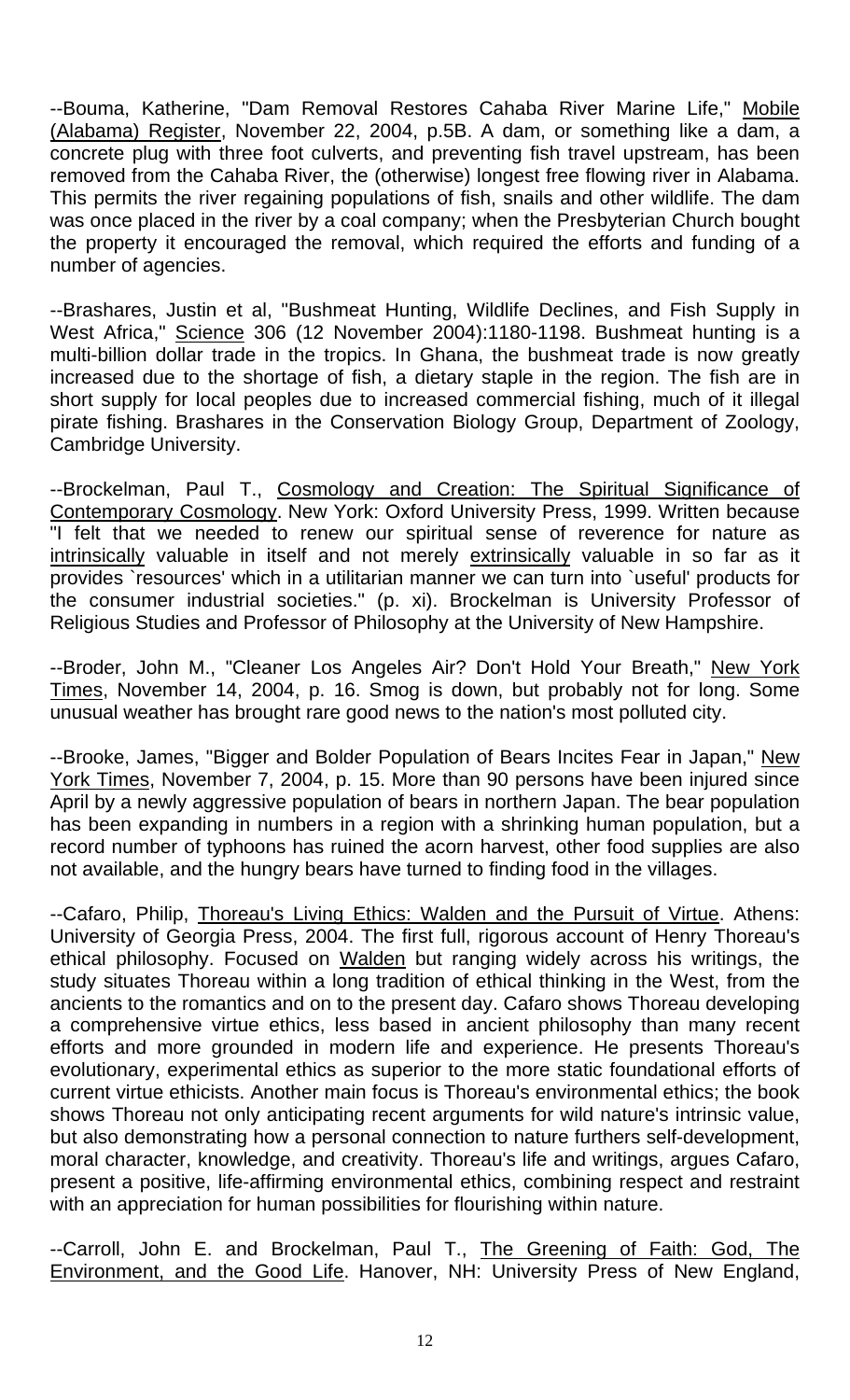1997. Carroll is in natural resources, Brockelman in religion and philosophy, University of New England.

--Cauchon, Dennis, "Maurauding Beetles Menace Forests," USA Today, November 12, 2004, p. 3A. The emerald ash borer, transplanted from China about ten years ago, has killed six million ash trees in Ohio, and threatens to spread to over 7.5 billion ash trees in the U.S., if not stopped. Stopping it requires drastic measures: cutting all ash trees in a six to twelve mile wide protective belt, and this may not be enough. The beetle kills big, strong trees in a few years. When it appeared, it was a species unknown to researchers in the U.S.,; a now aged-Chinese entomologist had described it, but his research was destroyed in the Cultural Revolution, a ten year campaign against intellectuals starting in 1966.

--Cooke, S. J. and Cowx, I. G., "The Role of Recreational Fishing in Global Fish Crises," BioScience 54(no. 9, 2004): 857-859(3). Exploitation of fishery resources has become a major conservation issue on a global scale. Commercial fisheries have been repeatedly blamed for the worldwide declines in fish populations. However, we contend that the recreational fishing sector also has the potential to negatively affect fish and fisheries. Here we present evidence to show that both recreational and commercial fishing sectors deserve consideration as contributors to the exploitation of fish in marine and inland waters. The lack of global monitoring and compiling of statistics on recreational fishing participation, harvest, and catch and release has retarded our ability to understand the magnitude of this fishing sector. Using data from Canada, we estimate that the potential contribution of recreational fish harvest around the world may represent approximately 12 percent of the global fish harvest. Failure to recognize the potential contribution of recreational fishing to fishery declines, environmental degradation, and ecosystem alterations places ecologically and economically important resources at risk. Elevating recreational fishing to a global conservation concern would facilitate the development of strategies to increase the sustainability of this activity.

--Crocker, David A., "Cross-Cultural Criticism and Development Ethics," Philosophy and Public Policy Quarterly, vol. 24, no. 3, Summer 2004, pp. 2-8. Development ethicists from one society may help understand and evaluate social change in another society. After examining several types of such cross-cultural assessments, the author argues that "insider-outsider hybrids" are the most promising cross-cultural partners. Crocker is at the Institute for Philosophy and Public Policy, University of Maryland.

--Dasgupta, Partha, Human Well-Being and the Natural Environment. New York: Oxford University Press, 2002, 2004. Ways to measure the quality of life, with particular attention to the natural environment. With commentary on the economics of population, poverty traps, global warming, structural adjustment programs, and free trade, particularly in relation to poor countries. Dasgupta is in economics, University of Cambridge.

--Dasgupta, Partha, Human Well-Being and the Natural Environment. Oxford: Oxford University Press, 2001. Dasgupta is in economics, Cambridge University.

--Dean, Cornelia, "A Seashore Fight to Harness the Wind," New York Times, November 14, 2004, p. 18. Before a proposal to build the world's largest offshore wind power plant in Nantucket Sound, residents are protesting that the wind turbines would spoil the view on Cape Cod and Martha's Vineyard. They would rather have the view than the environmentally friendly power.

--Dean, Cornelia, "Policy to Preserve Coastline Runs Into Reality on Nation's Beaches," New York Times, October 26, 2004, p. D1. People like to live in on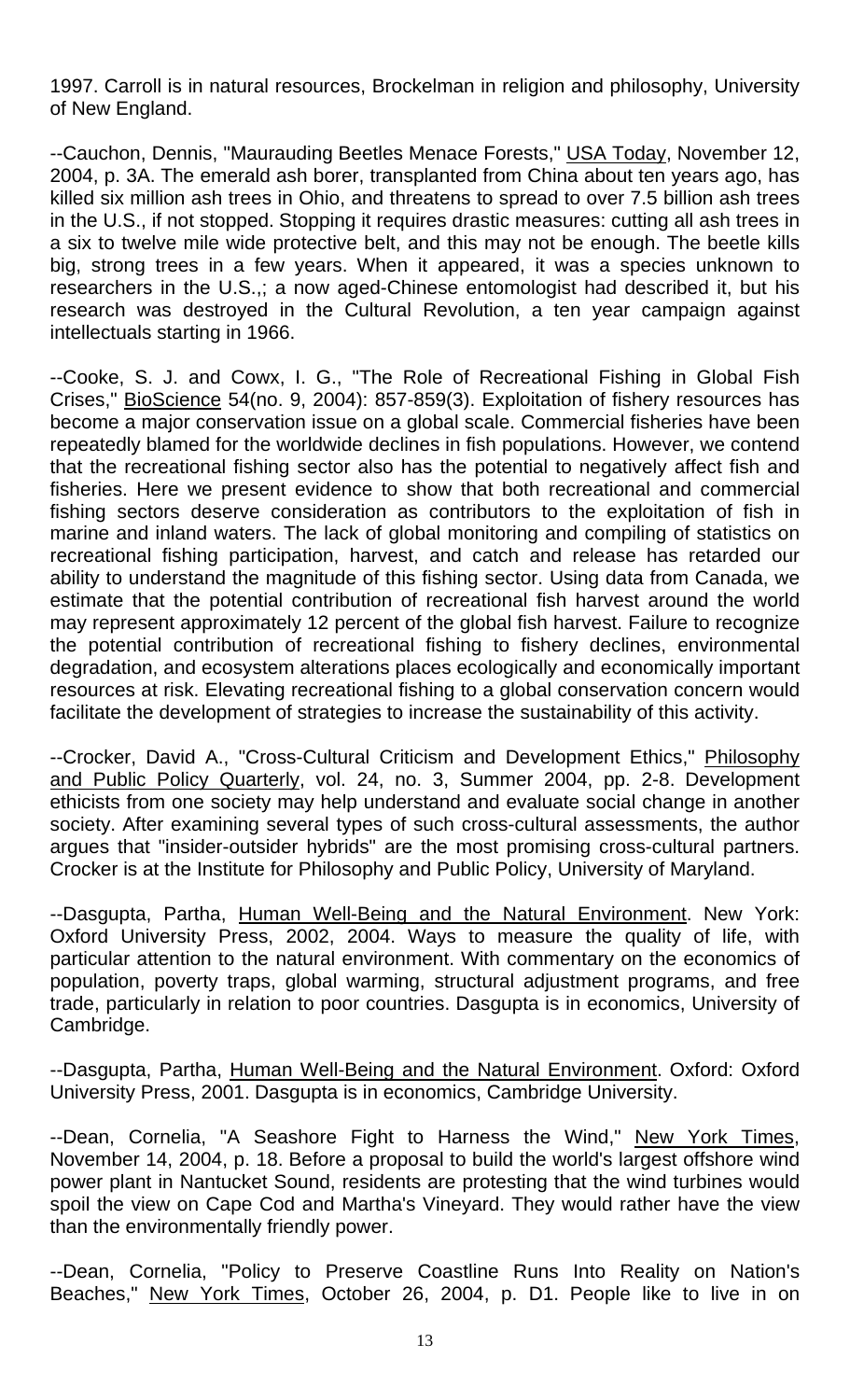prominent shorelines that nature likes to destroy. After recent storms, neither the U.S. government nor private insurers want to insure such property, which makes it impossible to sell, since a mortgage has to have insurance. Such landowners, usually quite wealthy, are seeking exemptions so that their property can be eligible for federal insurance.

--Desta, S. and Coppock, D. L., "Pastoralism Under Pressure: Tracking System Change in Southern Ethiopia," Human Ecology 32(no. 4, 2004): 465-486(22).

--Drake , J. M. and Keller, R. P., "Environmental Justice Alert: Do Developing Nations Bear the Burden of Risk for Invasive Species?," BioScience 54(no. 8, 2004): 718- 719(2).

--Drake, J. M. and Bossenbroek, J. M., "The Potential Distribution of Zebra Mussels in the United States," BioScience 54(no. 10, 2004): 931-941(11). The range expansion of zebra mussels (Dreissena polymorpha) in North America has been rapid and costly in both economic and ecological terms. Joint social, political, and scientific ventures such as the 100th Meridian Initiative aim to reduce the spread of zebra mussels by eliminating the unintended transport of the species and preventing its westward expansion. Here we forecast the potential distribution of zebra mussels in the United States by applying a machine learning algorithm for nonparametric prediction of species distributions (genetic algorithm for rule set production, or GARP) to data about the current distribution of zebra mussels in the United States and 11 environmental and geological covariates. Our results suggest that much of the American West will be uninhabitable for zebra mussels. Nonetheless, some catchments along the West Coast and in the southeastern United States exhibit considerable risk of invasion and should be monitored carefully. Possible propagule dispersal to these places should be managed proactively.

--Dreifus, Claudia, "Friends Matter for Reclusive Creature of African Forest," New York Times, October 12, 2004, p. D4. The rare and endangered okapi in eastern Congo. An okapi is quite small, has the hindquarters of a zebra, the body of an antelope, and the face of a giraffe. It is quite elusive, shy, lives in deep forests, and looks like something you wouldn't believe. The Wildlife Conservation Society in Congo seeks to preserve them.

--Federoff, Nina and Nancy Marie Brown, Mendel in the Kitchen: a Scientist's View of Genetically Modified Foods. Washington, DC: Joseph Henry Press, 2004. Changing genes to feed the world. Crop yields doubled and quadrupled during the Green Revolution. Of increased crop yields, traditional breeding accounts for about 40% of the increase, the remaining 60% stems from greater inputs in fossil-fuels energy, fertilizers, pesticides. Genetic engineering now provides rich possibilities, especially for pesticide resistance and freezing tolerance, perhaps for perennial grains. Reviewed by David Pimentel in Science 306 (29 October 2004):815, who thinks the authors deal inadequately with the possibilities for organic agriculture rather than GMO agriculture. Federoff is in plant molecular biology at Penn State; Nancy Brown is a science writer.

--Fenchel, T. and Finlay, B. J., "The Ubiquity of Small Species: Patterns of Local and Global Diversity," BioScience 54(no. 8, 2004): 777-784(8). Small organisms (less than 1 millimeter in length) tend to have a cosmopolitan distribution. This is a consequence of huge absolute population sizes rather than any inherent properties of particular taxonomic groups. At the local scale, the diversity of small species exceeds that of larger organisms, but at the global scale this relation is reversed, because endemism is largely responsible for the species richness of large organisms. For small organisms, the relationship between species and area is flat, and a latitudinal diversity gradient is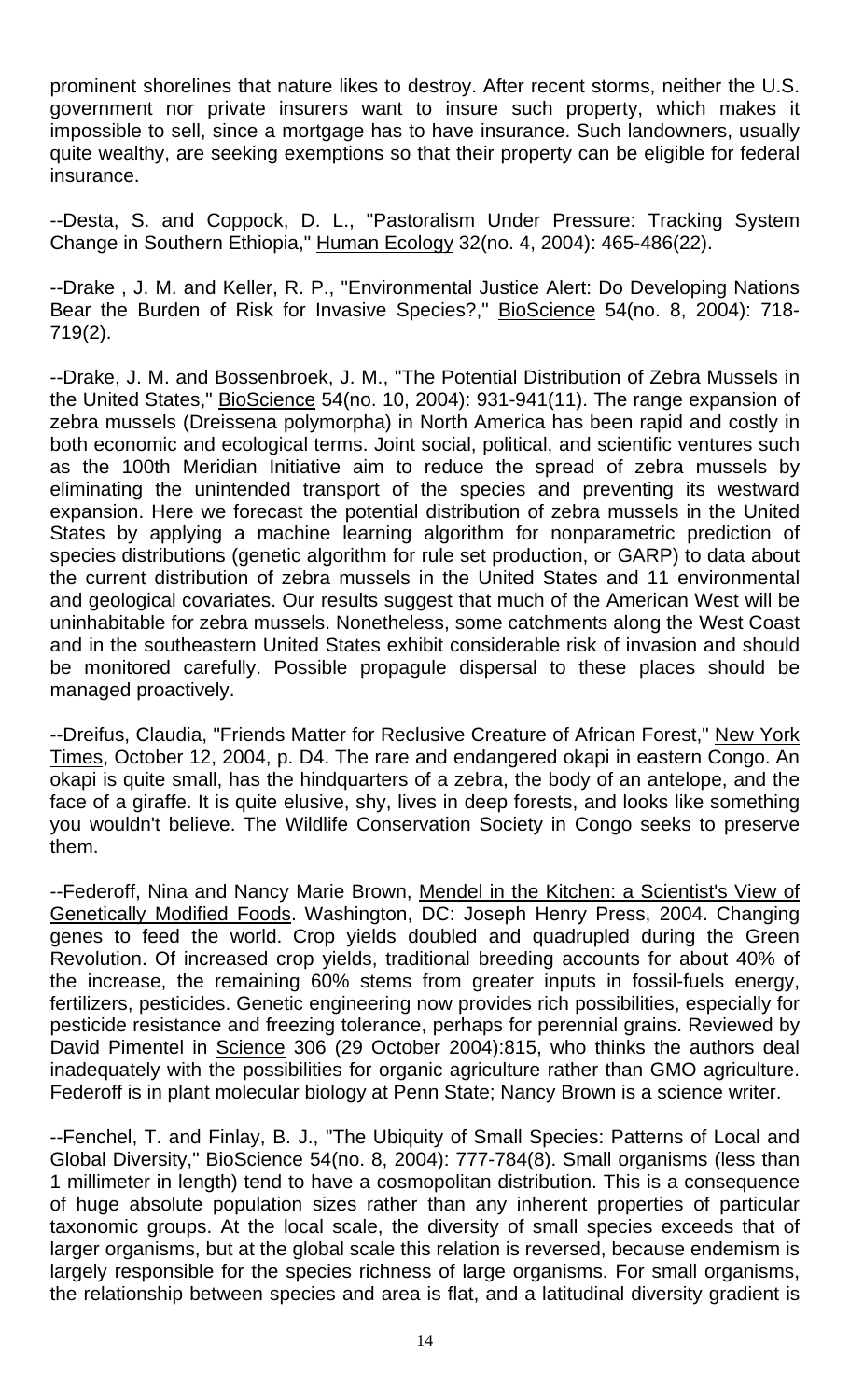absent or weak. These patterns are explained by some of the assumptions underlying the unified neutral community model.

--Fitzhugh, T. W. and Richter, B. D., "Quenching Urban Thirst: Growing Cities and Their Impacts on Freshwater Ecosystems," BioScience 54(no. 8, 2004): 741-754(14). The development of water resources to satisfy urban water needs has had serious impacts on freshwater ecosystem integrity and on valuable ecosystem services, but positive trends are emerging that point the way toward a solution. We demonstrate this through case studies of water resource development in and around five large urban areas: Los Angeles, Phoenix, New York, San Antonio, and Atlanta. Providing freshwater ecosystems with the water flows necessary to sustain their health, while meeting the other challenges of urban water management, will require greatly increased water productivity in conjunction with improvements in the degree to which planning and management take ecosystem needs into account. There is great potential for improvement in both these areas, but ultimately water planners will also need to set limits on human alterations to river flows in many basins in order to spur greater water productivity and protect ecosystem water allocations before water supplies become overtaxed.

--Forbes, Nancy, Imitation of Life: How Biology is Inspiring Computing. Cambridge, MA: MIT Press, 2004. Generations of engineers have recognized that often biology does it better. Similarly computer scientists are impressed with the computing powers in DNA and other biological processes. Neural nets, genetic algorithms, cellular automata, hierarchy, modularity, layers of control, system architecture, organizing for large-scale complexity, and more.

--Foster, David R., and John D. Alber., eds., Forests in Time: The Environmental Consequences of 1,000 Years of Change in New England. New Haven: Yale University Press, 2004. Mostly the story of the Harvard Forest, though with wider implications. Climatic and vegetation changes, natural disturbances (such as hurricanes, pests, and pathogens), the impacts of Native Americans and fire, the history of land use and landscape transformation, present-day changes, and introduced pests and species. The return of forests in the last century, from about 40 percent to 60 to 90 percent of the landscape. One conclusion is that the present forest results from much human impact, but another conclusion, in some tension with this, is that the forest returns quite quickly and vigorously.

--French, Howard W., "A Melting Glacier in Tibet Serves as an Example and a Warning," New York Times, November 9, 2004, p. D1. In eastern Tibet, runoff from the Zepu glacier, 27-square miles, melting with rising temperatures, has formed the powerful headwaters of a new river.

--Fribank, Les G. and Frank Corcella, "Genetically Modified Crops and Farmland Biodiversity," Science 289(1 September 2000):1481-1482. British birds that eat weed seeds and what happens to them when more pesticide can be applied to kill such weeds because the genetically modified crops are now pesticide resistant. The authors of an accompanying report conclude that effects on the local use of birds might be severe, but these authors think it is too soon to tell.

--Furtak, Rick, "Review: Thoreau's Living Ethics," by Philip Cafaro. Thoreau Society Bulletin 249 (Fall 2004): 4-5.

--Gamborg, C. and Rune, F., "Economic and Ecological Approaches to Assessing Forest Value in Managed Forests: Ethical Perspectives," Society and Natural Resources 17(no. 9, 2004): 799-815(17).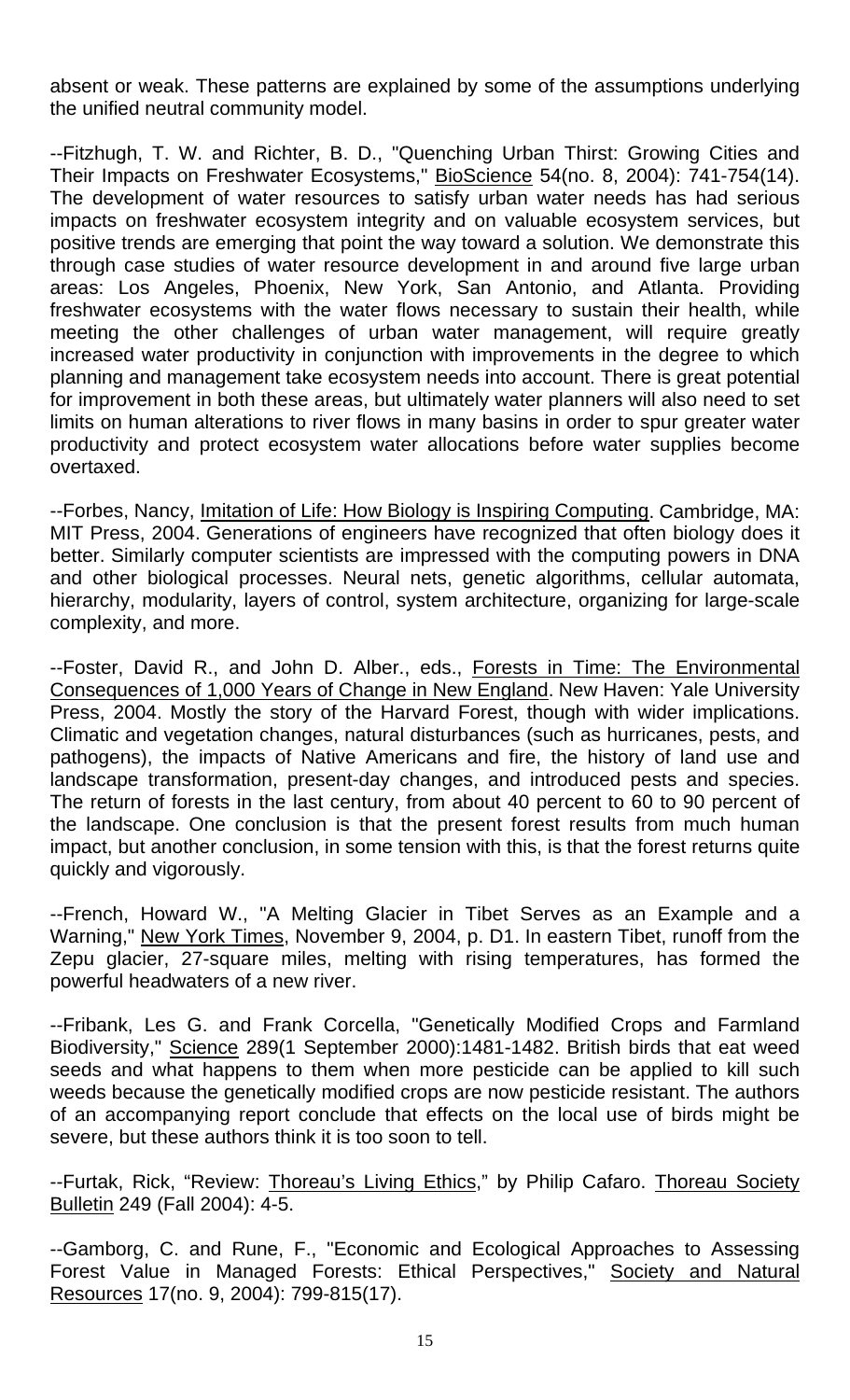--Geist, H. J. and Lambin, E. F., "Dynamic Causal Patterns of Desertification," BioScience 54(no. 9, 2004): 817-829(13). Using a meta analytical research design, we analyzed subnational case studies (n =3D 132) on the causes of dryland degradation, also referred to as desertification, to determine whether the proximate causes and underlying driving forces fall into any pattern and to identify mediating factors, feedback mechanisms, cross scalar dynamics, and typical pathways of dryland ecosystem change. Our results show that desertification is driven by a limited suite of recurrent core variables, of which the most prominent at the underlying level are climatic factors, economic factors, institutions, national policies, population growth, and remote influences. At the proximate level, these factors drive cropland expansion, overgrazing, and infrastructure extension. Identifiable regional patterns of synergies among causal factors, in combination with feedback mechanisms and regional land use and environmental histories, make up specific pathways of land change for each region and time period. Understanding these pathways is crucial for appropriate policy interventions, which have to be fine tuned to the region specific dynamic patterns associated with desertification.

--George, Jason, "Rescuers Try to Save Oil-Soaked Birds After Tanker Spill in Delaware River," New York Times, November 29, 2004, p. A21. Worst oil spill in the Delaware river in nearly a decade, 30,000 gallons leaked from a gash in a Greekowned ship, flying a Cyprus flag, and importing oil from Venezuela.

--Hargrove, Eugene, "Toward Teaching Environmental Ethics: Exploring Problems in the Language of Evolving Social Values," Canadian Journal of Environmental Education 5(2000):114-133. Problems created by the natural and social sciences approaches to values in higher education will over time render moral language unintelligible. Examples from the Yukon Wolf Conservation and Management Plan. Ways in which value education at the primary and secondary school levels could help prepare adults of the future for a kind of policy making that promotes the values stipulated in environmental law.

--Hargrove, Eugene, "The Role of Socially Evolved Ideals in Environmental Ethics Education in Canada and the Yukon: A Historical Approach Involving the Humanities. Pages 20-31 in Jickling, Bob, ed., A Colloquium on Environment, Ethics, and Education. Whitehorse: Yukon: Yukon College, 1996.

--Holdsworth, D. W., "Historical Geography: The Octopus In The Garden And In The Fields," Progress in Human Geography 28(no. 4, 2004): 528-535980.

--Holeck, K. T., Mills, E. L., MacIsaac, H. J., Dochoda, M. R., Colautti, R. I. and Ricciardi, A., "Bridging Troubled Waters: Biological Invasions, Transoceanic Shipping, and the Laurentian Great Lakes," BioScience 54(no. 10, 2004): 919-929(11). Release of contaminated ballast water by transoceanic ships has been implicated in more than 70 of faunal nonindigenous species (NIS) introductions to the Great Lakes since the opening of the St. Lawrence Seaway in 1959. Contrary to expectation, the apparent invasion rate increased after the initiation of voluntary guidelines in 1989 and mandatory regulations in 1993 for open ocean ballast water exchange by ships declaring ballast on board (BOB). However, more than 90 of vessels that entered during the 1990s declared no ballast on board (NOBOB) and were not required to exchange ballast, although their tanks contained residual sediments and water that would be discharged in the Great Lakes. Lake Superior receives a disproportionate number of discharges by both BOB and NOBOB ships, yet it has sustained surprisingly few initial invasions. Conversely, the waters connecting Lakes Huron and Erie are an invasion hotspot despite receiving disproportionately few ballast discharges. Other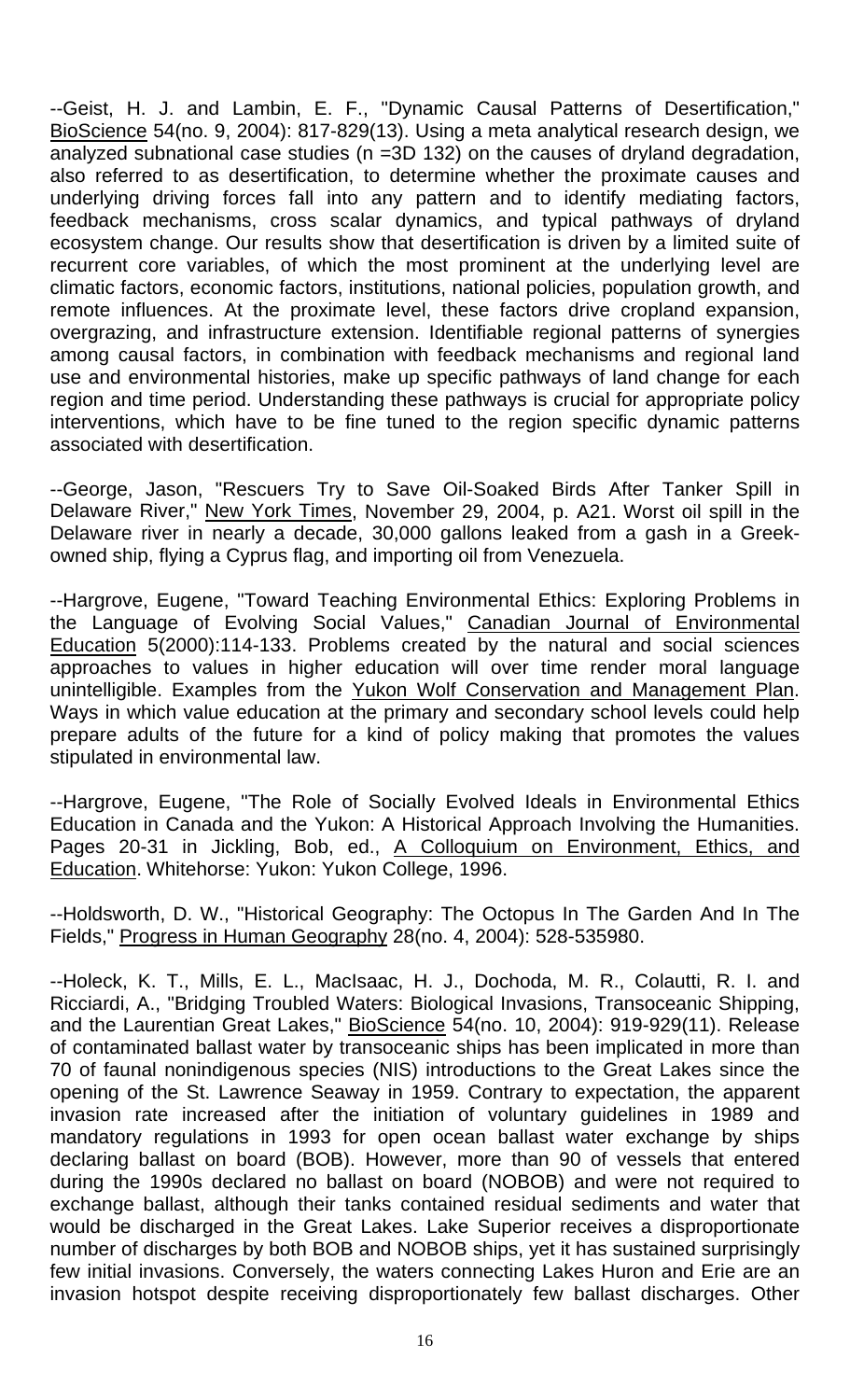vectors, including canals and accidental release, have contributed NIS to the Great Lakes and may increase in relative importance in the future. Based on our knowledge of NIS previously established in the basin, we have developed a vector assignment protocol to systematically ascertain vectors by which invaders enter the Great Lakes.

--Hughes, Thomas P., Human-Built World: How to Think about Technology and Culture. Chicago: University of Chicago Press, 2004. Technology as a means for transforming a wilderness into a human-built world and as a machine for the production of goods. Agriculture, industry, and, explosively, the information age for more managerial power. But not without much wondering whether there are losses in sensitivity to the natural world that offset gains in material prosperity. The concluding chapter is "Creating an Ecotechnological Environment." "Technologically empowered, we have reason to doubt our values and competence as creators of the human-built world and as stewards of the remaining natural world. ... More ecologically sensitive and technologically empowered today, we should ask engineers, architects, and environmental scientists to negotiate with one another as they design and construct the ecotechnological environment" (p. 153). Hughes is emeritus in history and sociology of science, University of Pennsylvania and is currently at Massachusetts Institute of Technology.

--Janofsky, Michael, "E.P.A. Enforcement Shows Results," New York Times, November 16, 2004, p. A20. The Environmental Protection Agency claims its enforcement regulations will remove one billion pounds of pollution from air and water in 2004, increased from 600 million pounds the previous year. The Agency sent 265 cases to court last year, a slight increase over the previous year. Environmentalist critics say fewer of the cases come to resolution in the courts, however.

-- Jensen, M. N., "Climate Warming Shakes up Species," BioScience 54(no. 8, 2004): 722-729(8). Every spring robins come bob, bob, bobbin along to Gothic, the former Colorado mining community that's now the site of the Rocky Mountain Biological Laboratory. This year they didn't even wait for spring the first robin showed up on 13 March, more than a week before the spring equinox.

--Jickling, Bob, ed., A Colloquium on Environment, Ethics, and Education. Whitehorse: Yukon: Yukon College, 1996. Proceedings of a Colloquium held at Yukon College, July 14-16, 1995. ISBN 0-9694150-1-X. Jickling is at Yukon College.

--Johnson, Kirk, "Coloradoans Vote to Embrace Alternative Sources of Energy," New York Times, November 24, 2004, p. A13. Colorado voters approved, over the vehement objections of most energy companies, a proposal mandating that 10 percent of the state's electricity must come from wind and solar power by 2015. This energy proposal had failed three times in the state legislature but went to the polls and won. Colorado is the 18th U.S. state to set environmental friendly energy provisions in place, but is the first to do so by referendum.

--Johnson, Kirk, "Filmmaking Where Acting Natural Comes With the Turf," New York Times, October 17, 2004. The nation's only film school dedicated to science and natural history is at Montana State University. The program was founded with seed money from the Discovery Channel.

--Kaufman, Gordon D., "Ecological Consciousness and the Symbol `God'." Pages 72- 95 in Deborah A. Brown, ed., Christianity in the 21st Century (New York: Crossroad Publishing Co., 2000). Understanding God in terms of the metaphor of serendipitous creativity manifesting itself in a variety of evolutionary and historical trajectories facilitates maintaining a decisive qualitative distinction (though not an ontological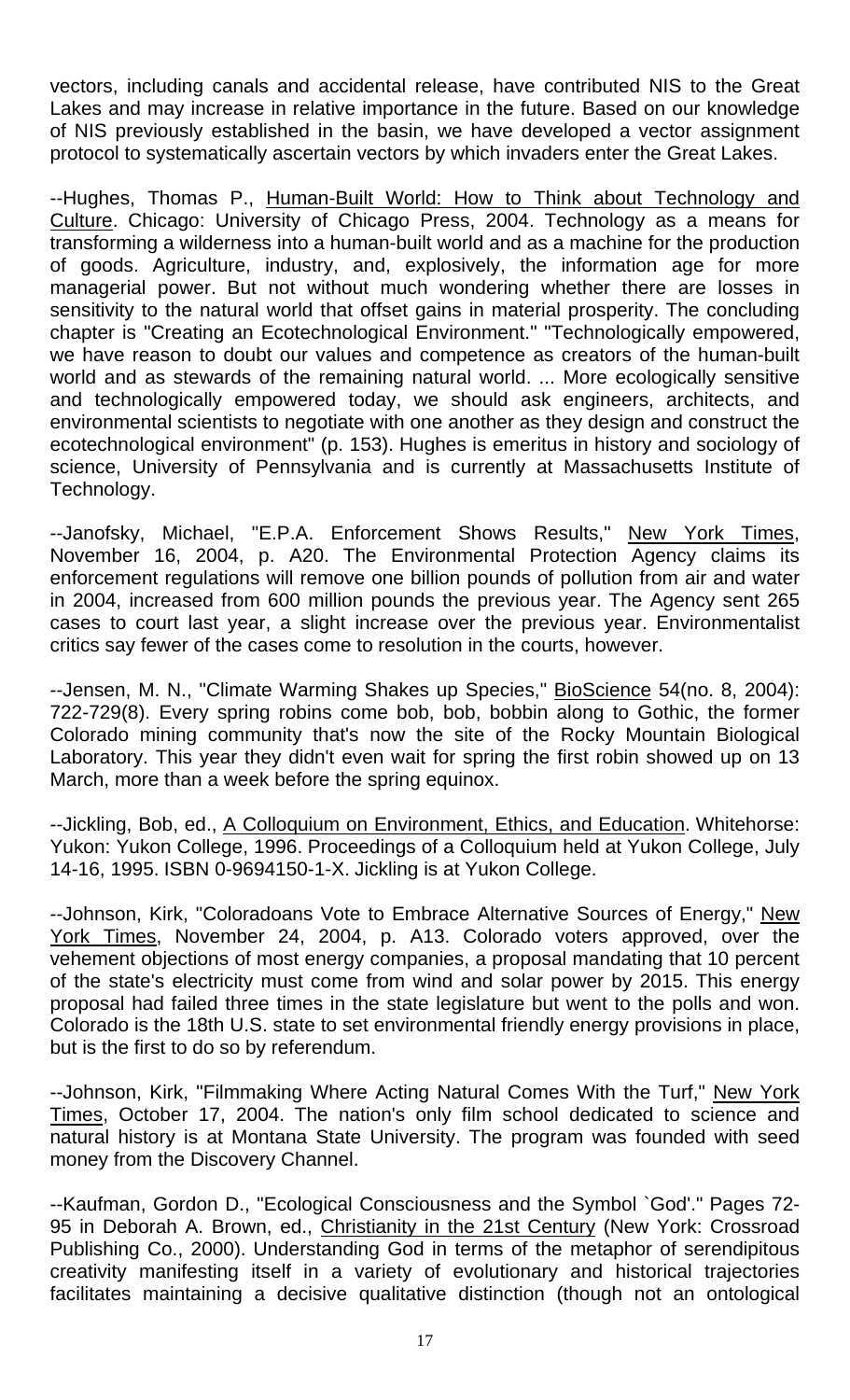separation) between God and the created order. Conceiving humans as biohistorical beings makes it clear that we humans are indissolubly a part of the created order. In the picture sketched here, the too-easy-anthropocentrism of traditional Christian thinking is undercut. Kaufman is professor of divinity emeritus, Harvard Divinity School.

--Kelbessa, Workineh, "Environmental Ethics in Theory and Practical Application," Ethiopian Journal of the Social Sciences and Humanities, vol. 1, no. 1, December 2003, pages 63-88. Some of the key positions in environmental ethics presented for Ethiopian readers. Despite the misgivings of some, environmental ethics has much to contribute to the solution of global environmental problems. Examples are the precautionary principle, concerns for environmental justice, and concerns for nonhuman species. Environmental ethics could have a paramount role in creating concern about the actions of transnational corporations, irresponsibly capitalist countries and local industries that damage the environment. Environmental ethics can also alert peasant farmers, pastoralists and other indigenous peoples to understand the long-range effects of environmental degradation that are beyond the purview of local farmers. Farmers and pastoralists, however, often have local and multidimensional knowledge of their environments. "What must be clear is that environmental questions are not simply ethical. Environmental and development issues involve more than moral persuasion. They cannot be addressed without taking political power into account." (p. 81) Kelbessa is in philosophy, Addis Ababa University, Ethiopia, and completed his Ph.D. several years ago under Robin Attfield, University of Wales.

--Kershaw, Sarah, "A Right to Hunt, Fish and Trick Bears," New York Times, November 7, 2004, section 4, page 2. In Alaska and Maine voters rejected ballot measures that would have banned bear-hunting by bait and dogs. Louisiana, the "sportsman's paradise," overwhelmingly approved to make "the freedom to hunt, fish and trap" a state constitutional right, also affirming that this is a "valued natural heritage that shall be forever preserved for the people." Similar amendments to constitutions are pending in several other states--driven by fears that animal rights activists will ban hunting.

--Krauss, Clifford, "Eskimos Fret as Climate Shifts and Wildlife Changes," New York Times, September 6, 2004, p. A4. Eskimos in the nation of Nunavut, north of Canada, are troubled by climate change and contaminants in their waters. Patchy fur, shrinking ice, contaminated fish, and an uncertain future.

--Kumagai, Y., Carroll, M. S. and Cohn, P., "Coping with Interface Wildfire as a Human Event: Lessons from the Disaster/Hazards Literature," Journal of Forestry 102(no. 6, 2004): 28-35(5).

--Latour, Bruno, Politics of Nature: How to Bring the Sciences into Democracy. Cambridge, MA: Harvard University Press, 2004. Latour, the controversial deconstructor (social reconstructor) of science now constructs his environmental ethics, or at least, environmental policy. Latour's argument, as usual, is complex and idiosyncratic. The dichotomy between nature and society, between the world and our representations of it, is false. There is no separation between science and nature, for nature is itself a concept that results from certain kinds of scientific and social framings. So, for that matter, are science and society. These concepts are interdependent and must be understood collectively. There is a real world, but it is not "out there."

 To address ecological damage and destruction, we have first to acknowledge and then reject the false separations we have heretofore accepted. That means most environmental movements have been wrong. "Under the pretext of protecting nature, the ecology movements have also retained the conception of nature that makes their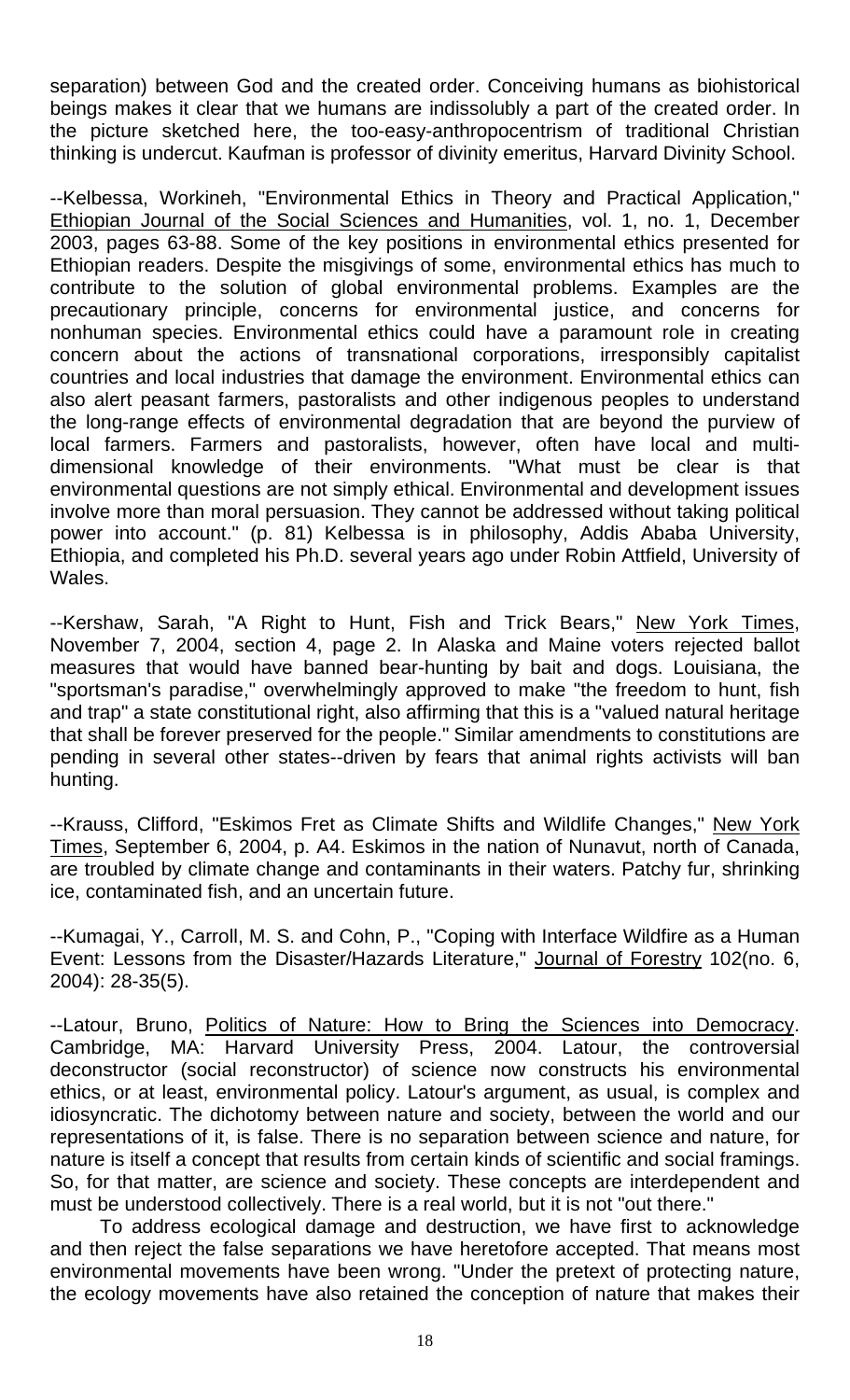political struggles hopeless. Because `nature' is made ... precisely to eviscerate politics, one cannot claim to retain it even while tossing it into the public debate." Latour proposes replacing this bifurcated world with a collective based on civil collaboration between humans and nonhumans.

 Meanwhile Latour seems also to hold that in this collective collaboration, nonhumans have to be considered equally with humans. We must extend Kant's categorical imperative to treat the nonhuman world as ends rather than means. We have to take seriously the needs, interests, desires of nonhumans. But just how we know these nonhuman values "out there" without constructing them is left unclear. Reviewed by Naomi Oreskes, "A Call for a Collective," Science 305(27 August 2004):1241-1242.

--Latour, Bruno, "To Modernise or Ecologise? That Is the Question." In Braun, Bruce, and Noel Castree, eds., Remaking Nature: Nature at the Millennium. London: Routledge, 1998.

--Loomis, J., "How Bison and Elk Populations Impact Park Visitation: A Comparison of Results From a Survey and a Historic Visitation Regression Model," Society and Natural Resources 17(no. 10, 2004): 941-949(9).

--Lueck, Thomas J., and Jennifer Lee, "No Fighting the Co-op Board, Even With Talons," New York Times, December 11, 2004, p. A1, B14. A famous red tail hawk, known as Pale Male, with his nest, has been removed from an uptown Manhattan apartment building, despite nesting there since 1991. The male hawk, and several different female mates, had sired 26 chicks, 23 of which lived to fledging. Protestors included the entertainer Mary Tyler Moore, who lives in the fancy apartment building.

--Lynch, D. L., "What Do Forest Fires Really Cost?," Journal of Forestry 102(no. 6, 2004): 42-49(8). Mitchell, K., "Geographies of Identity: Multiculturalism Unplugged," Progress in Human Geography 28(no. 5, 2004): 641-651(11).

--Madigan, Nick, "Hearst Land Settlement Leaves Bitter Feelings: Deal Will Limit Public Access to Coast," New York Times, September 20, 2004, page A13. A complex conservation deal in coastal California, San Luis Opispo County, involves State of California purchase of much of the giant holdings of the Hearst Corporation, largely undeveloped and owned by descendants of the publishing magnate William Randolph Hearst. The dispute has involved finding a middle ground between the interest of the public, which is entitled by law to access to the beach, and that of the Hearst Corporation which controls vast tracts of land from which it has the right to profit. Opponents of the deal say the State is too generous to the Hearst Corporation, which has retained the most dramatic parts of the coastline and plans to develop luxury homes on 320 acre parcels and a large hotel, "the most exclusive subdivision on the West Coast." Public use of the beaches is limited to 100 persons a day during daylight hours in one of the two most scenic areas and to 20 people at a time once a month in the other.

--Madigan, Nick, "Enlisting Law Schools in Campaign for Animals," New York Times, November 27, 2004, p. A1, A 23. Bob Barker, long-time host of "The Price Is Right," has given a million dollars to each of several law schools to set up law education in animal welfare legislation, including those at Stanford, Columbia, Duke, the University of California, Los Angeles, and Harvard. An additional concern is having pet animals spayed.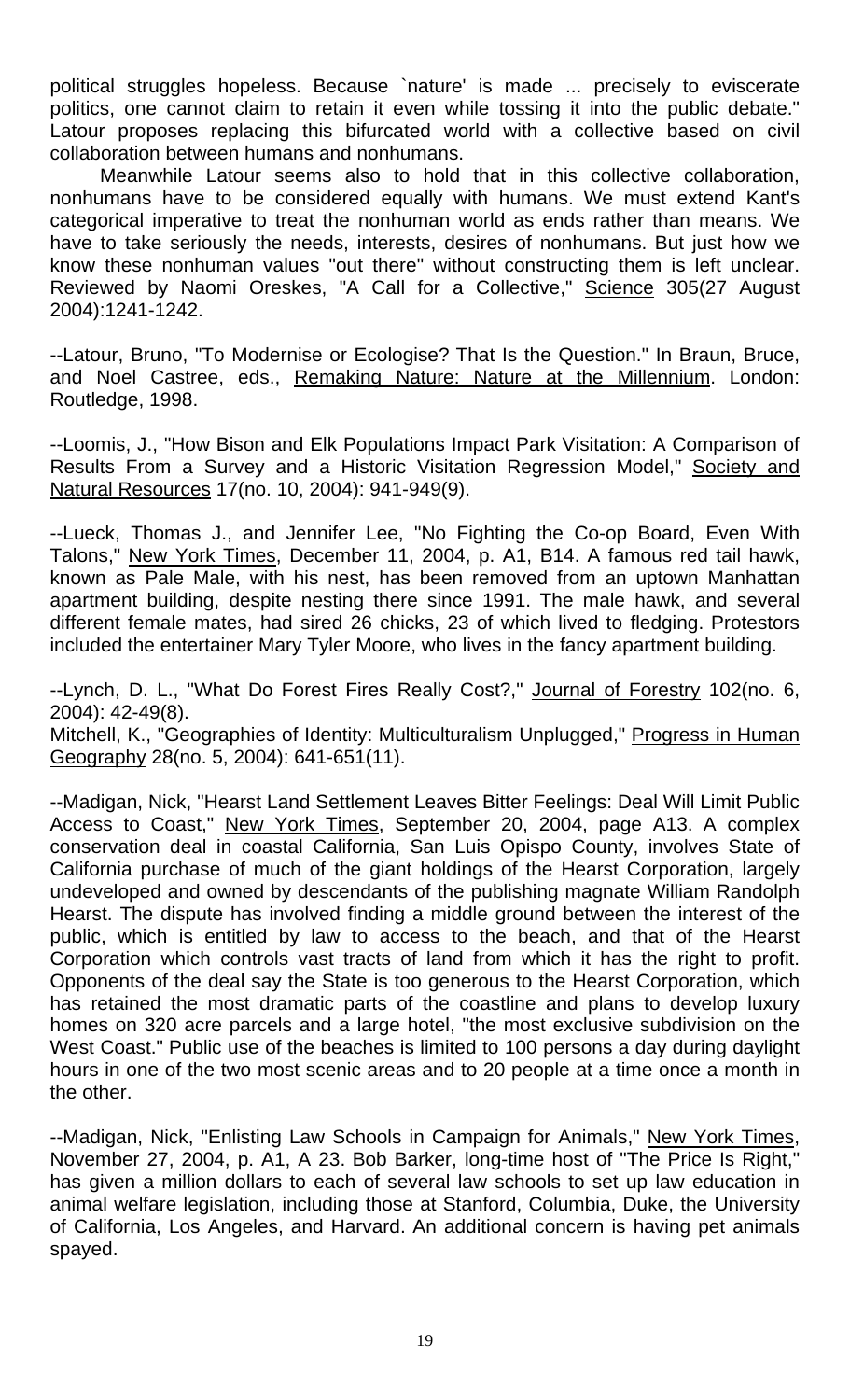--Magurran, Anne E., Measuring Biological Diversity. Malden, ME: Blackwell Publishers, 2004. Magurran is in ecology and evolution, University of St. Andrews, Scotland.

--Mann, Charles C., "Unnatural Abundance," New York Times, November 25, 2004, an op-ed piece. Mann de-bunks the first Thanksgiving and its myth of abundance on the American landscape. Most of the productivity and many invasives were introduced either by the Europeans or were present by virtue of Indian management of the landscape, which kept the Eastern forests game-friendly, although the Indians had just been decimated before the Pilgrims arrived by a viral disease caught from shipwrecked French sailors. Mann even thinks the buffalo herds were managed by the Indians (without horses), and that the huge herds the Europeans encountered were a result of the lack of Indian control, since the virus had decimated them. The Indians likewise managed the huge flocks of passenger pigeons.

--McKinley, Jr., James C., "With Help, Sea Turtles Rally to Escape Oblivion," New York Times, October 14, 2004, A1, A12. Olive ridley sea turtles are recovering in Mexico, although the other six species of sea turtles are not doing well. Hundreds of thousands of ridley sea turtles now come ashore in Mexico to nest, recovering since the 1980's, with this year's landing one of the largest in recent memory. But the turtles and their nests have to be guarded at gunpoint against poachers, who kill the turtles and sell the eggs as a delicacy in Mexican markets.

--National Geographic, September 2004, vol. 206, no. 3, is a theme issue on Global Warming. 74 pages by various authors, often featuring the effects of global warming on wildlands, wildlife, wilderness, biodiversity, ecosystem processes, in addition to the effects on people.

--New York Times, "Cover-Up on Clean Air," October 6, 2004, editorial. The Bush administration has pushed the Environmental Protection Agency to reduce protection from industrial plants, here involving requirements to upgrade emissions protection when plants are upgraded. Congress asked for a review and an EPA inspector general, Nikki Tinsley, has issued a report quite critical of the administration.

--Olds, K., Hudson, R. and Dicken, P., "Dicken, P. 1986: Global shift: industrial change in a turbulent world," Progress in Human Geography 28(no. 4, 2004): 507-515(9).

--Paasi, A., "Place And Region: Looking Through the Prism of Scale," Progress in Human Geography 28(no. 4, 2004): 536-546(11).

--Peterken, George F., Natural Woodland: Ecology and Conservation in Northern Temperate Regions. Cambridge: Cambridge University Press, 1996. A rationale and practice for woodland nature conservation and management. An account that is expectedly well informed scientifically, but is also surprisingly philosophically sophisticated about to what extent woods in Britain and in the United States can be considered "natural" in the light of various degrees of human influence, management, restoration. The book starts with an analysis of "the concept of naturalness," distinguishing (1) original-naturalness, (2) present-naturalness, (3) past-naturalness, (4) potential naturalness, and (5) future naturalness. Many woods are in a limbo between various qualities of naturalness. North America has forests with all these elements; such a forest would be rare in Europe. "It is more useful to regard naturalness as a continuous variable, ranging from completely natural (100% natural) to completely artificial (0% natural). In some cases such measures have to be differently applied in different parts of the same forest. An eight-point scale for past-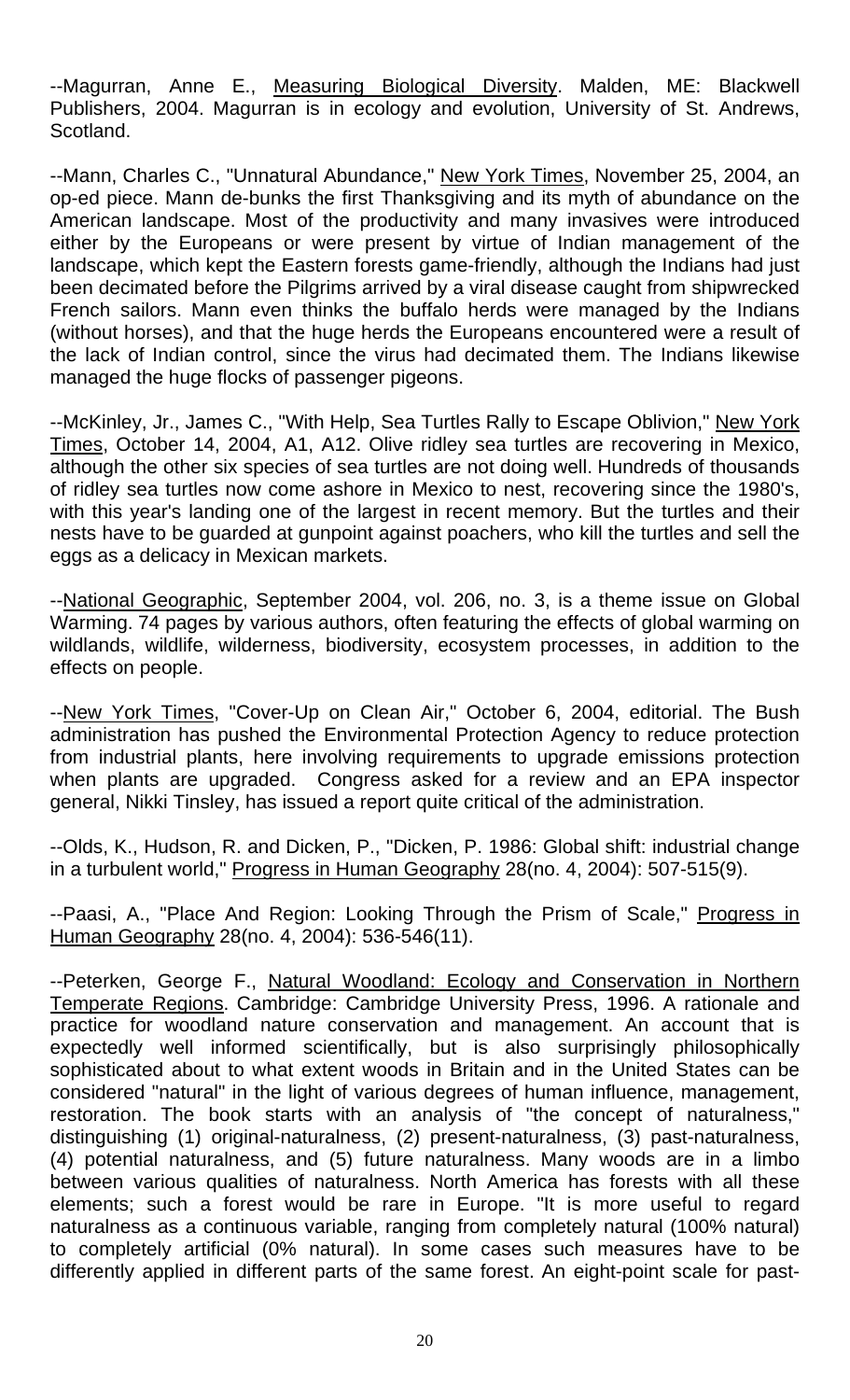natural woodlands with three differing systems of management. The importance of time lapse since the last management at various levels.

 Selected studies in particular temperate and boreal forests, for example, the Joyce Kilmer Memorial Forest in North Carolina and the Bialowieza Forest, Poland. Indian influences on North American forests. (The records are equivocal; some U.S. forests were less "natural" than ecologists initially supposed. At the same time, though "the Indians certainly burned woodland close to home, elsewhere they merely augmented the naturally low frequency of lightning strike fires. Considerable areas of essentially natural forests thus awaited the European settlers" (p. 52). And much more. Peterken has served with various conservancy groups in the UK, such as the Nature Conservancy Council and the Joint Nature Conservation Committee.

--Pierce, Jessica, Morality Play: Case Studies in Ethics. Boston: McGraw Hill, 2005. Chapter III is "Habitat and Humanity," with case studies on famine in Ethiopia, hunting, ecoterrorism, dolphin parks, sea turtles, the precautionary principle, cosmetic surgery for pets, seal hunting in Canada, and more. Pierce is at the University of Colorado, Boulder.

--Pilson, Diana, and Holly R. Prendeville, "Ecological Effects of Transgenic Crops and the Escape of Transgenes into Wild Populations," Annual Review of Ecology, Evolution, and Systematics 2004, 35:149-174. Transgenes will have more specific target effects, intended results, and may have fewer nontarget effects, unintended results. But the escape of trangenes into wild populations by hybridization and introgression could lead to increased weediness or to the invasion of new habitats by the wild population. Native species with which the wild plant interacts could be negatively affected by transgenic wild plants. The authors are in biology, University of Nebraska, Lincoln.

--Pimentel, D., Berger, B., Filiberto, D., Newton, M., Wolfe, B., Karabinakis, E., Clark, S., Poon, E., Abbett, E. and Nandagopal, S., "Water Resources: Agricultural and Environmental Issues," **BioScience** 54(no. 10, 2004): 909-918(10). The increasing demands placed on the global water supply threaten biodiversity and the supply of water for food production and other vital human needs. Water shortages already exist in many regions, with more than one billion people without adequate drinking water. In addition, 90 of the infectious diseases in developing countries are transmitted from polluted water. Agriculture consumes about 70 of fresh water worldwide; for example, approximately 1000 liters (L) of water are required to produce 1 kilogram (kg) of cereal grain, and 43,000 L to produce 1 kg of beef. New water supplies are likely to result from conservation, recycling, and improved water use efficiency rather than from large development projects.

--Pohl, Otto, "European Environmental Rules Propel Change in U.S.," New York Times, July 6, 2004, p. D4. The EU often has higher environmental standards than the US, and when Europe moves ahead the U.S. sometimes must follow, reluctantly or not in exports to Europe. The EU is now the pacemaker in showing what is possible, especially in phasing out toxics, which American industry may complain they can't afford to eliminate. U.S. industry may lobby in Brussels against the tighter standards.

--Pollack, Andrew, "Can Biotech Crops Be Good Neighbors?" New York Times, September 26, 2004. The answer is quite uncertain.

--Pollack, Andrew, "Genes from Engineered Grass Spread for Miles, Study Finds," New York Times, September 21, 2004, P. A1, C4. Genes from genetically engineered grass can spread much farther than previously known, up to 13 miles in windblown pollen. Monsanto and Scotts have developed a strain of creeping bentgrass for use on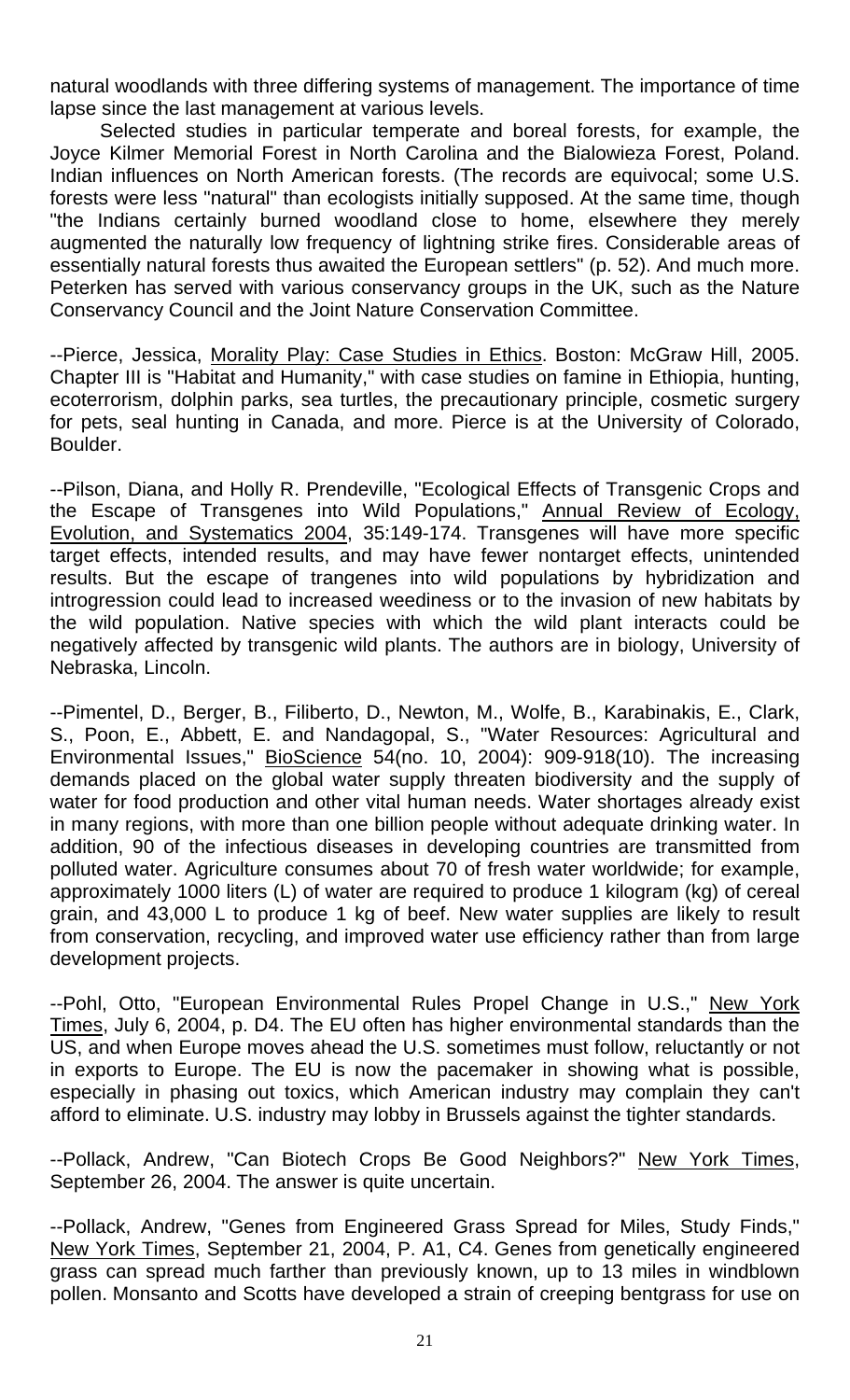golf courses that is resistant to the widely used herbicide Roundup. The altered grasses would allow groundkeepers to spray the herbicide in their greens and fairways, while leaving the grass unscathed. But environmental groups and the U.S. Forest Service and Bureau of Land Management worry that the grass would spread to areas where it is not wanted or transfer its herbicide resistance to weedy relatives, creating superweeds immune to the weedkiller. The Forest Service has said that the grass "has the potential to adversely impact all 175 national forests and grasslands."

--Pritchard, Greg R., Econstruction: The Nature/Culture Opposition in Texts about Whales and Whaling, 2004, Ph.D. thesis, Faculty of Arts, Deakin University, Geelong, Victoria, Australia. 422 pages. This thesis investigates the perceived opposition between "culture" and "nature", presented as a dominant, biased and antagonistic relationship, engrained in the language of Western culture. By focusing on whale texts (including older narratives, whaling books, novels and other whale-related texts), it explores the portrayal of whales and the natural world. And, lastly, it suggests that Schopenhaurean thought, which has affinities in Moby-Dick, offers a cogent approach to ecocritically reading literature. The advisor was Brian Edwards.

--Proffitt, Fiona and Pallava Bagla, "Circling in on a Vulture Killer," Science 306(8 October 2004):223. Oriental white-backed vultures (Gyps bengalensis) were once probably the world's commonest large birds of prey, circulating India's skies in the millions, devouring dead livestock and removing rotting carcasses that could spread disease to humans. In two decades these vultures have declined by 99% in India. Scientists believe that the cause is a veterinary drug used on hoofed livestock (diclofenac), although this has not been entirely proved. One (but only one) Indian state is phasing out the drug. But it may be too late to save the vultures.

--Radcliffe, S. A., "Geography of Development: Development, Civil Society and Inequality Social Capital Is (Almost) Dead?," Progress in Human Geography 28(no. 4, 2004): 517-527(11).

--Raines, Ben, "Rare Fish Found in Grand Bay (Alabama\Mississippi)," Mobile (Alabama) Register, November 22, 2004, p. 1A, 4A. The rare opossum pipefish has been found in Grand Bay, a few feet from the Alabama/Mississippi state line. Mississippi has protected its part of the bay, but Alabama has not and has been considering permitting prospecting for natural gas there. The fish is a candidate species for the endangered species list; the only other known population is on the Atlantic coast of Florida. The fish is unusual in that the males are "pregnant," or, more accurately, the males have a belly pouch in which they brood the eggs. The pipefish is long and slim, about the size of and looks like a greenish pencil. There are other species of pipefish but this one is unusual for the mid-belly brooding pouch, hence the name "opossum" pipefish.

--Remington, D. L., "Ecology, Evolution, and the Genome: A "Whole Elephant" Readers Guide," BioScience 54(no. 10, 2004): 950-965(16).

--Revkin, Andrew C., "New Research Questions Uniqueness of Recent Warming," New York Times, October 5, 2004, p. D2. New research, or at least new methods of analysis of old data, suggest that there has been more global warming at times in the last 1,00 years than previously thought. But the research does not challenge the claim that the present global warming is human caused.

--Revkin, Andrew C., "Big Arctic Perils Seen in Warming," New York Times, Saturday, October 30, 2004, p. A1, p. A3. An eight nation survey finds that wildlife is at risk. Enviromental alarms for a region that may not be able to adapt. Also sea levels will rise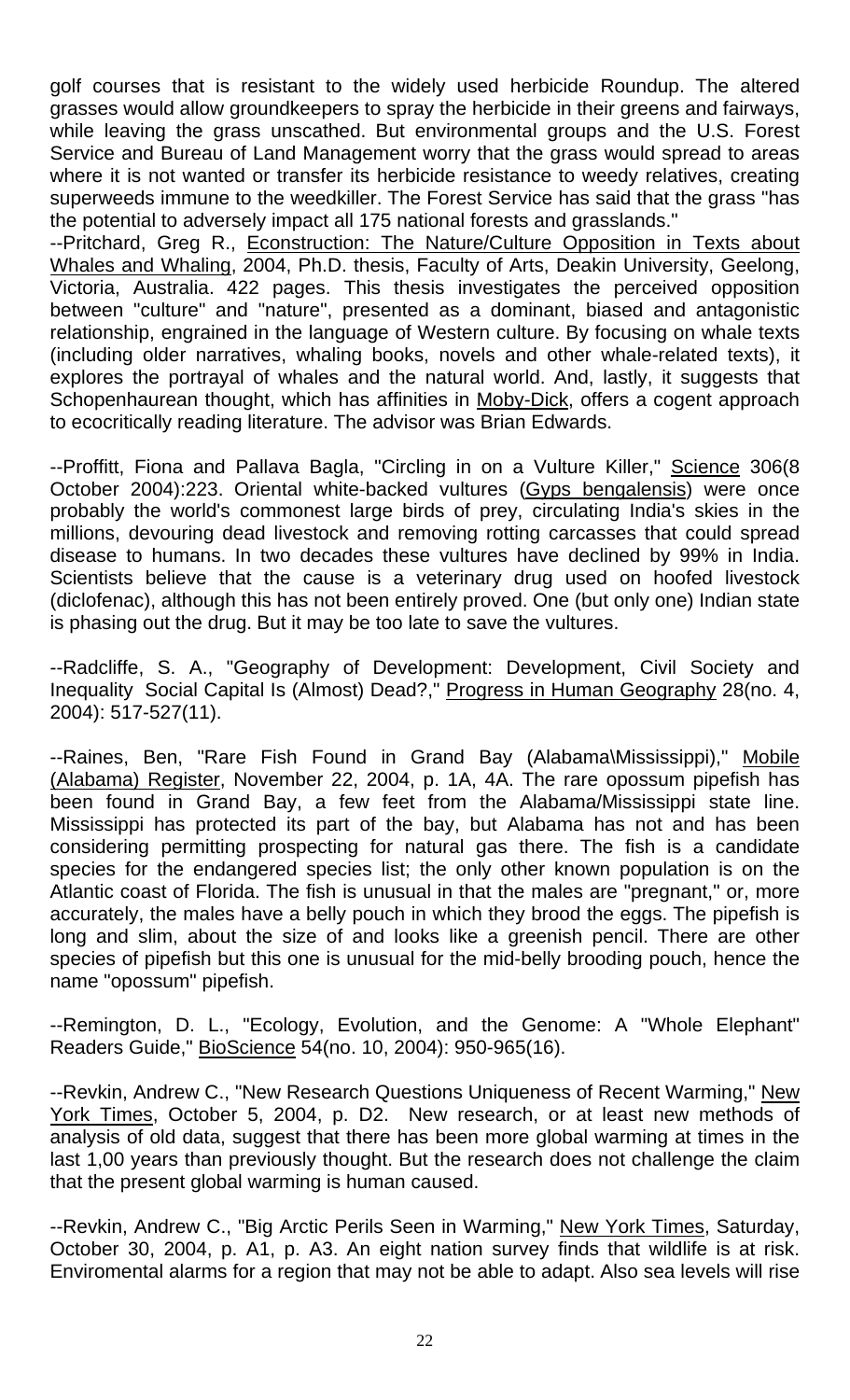around the world. The survey involved 300 scientists, as well as elders from the native communities in the region.

--Revkin, Andrew C., "Antarctic Glaciers Quicken Pace to Sea; Warming is Cited," New York Times, September 24, 2004. Warmer coastal air and water have accelerated the melting of Antarctica's ice shelves and increased the flow of glaciers into the sea. Some of the warming may be natural; some of it is human-caused. Similar shifts have been measured in the Arctic.

--Ripple, W. J. and Beschta, R. L., "Wolves and the Ecology of Fear: Can Predation Risk Structure Ecosystems?" BioScience 54(no. 8, 2004): 755 766(12). We investigated how large carnivores, herbivores, and plants may be linked to the maintenance of native species biodiversity through trophic cascades. The extirpation of wolves (Canis lupus) from Yellowstone National Park in the mid 1920s and their reintroduction in 1995 provided the opportunity to examine the cascading effects of carnivore herbivore interactions on woody browse species, as well as ecological responses involving riparian functions, beaver (Castor canadensis) populations, and general food webs. Our results indicate that predation risk may have profound effects on the structure of ecosystems and is an important constituent of native biodiversity. Our conclusions are based on theory involving trophic cascades, predation risk, and optimal foraging; on the research literature; and on our own recent studies in Yellowstone National Park. Additional research is needed to understand how the lethal effects of predation interact with its nonlethal effects to structure ecosystems.

--Rivera, J., "Institutional Pressures and Voluntary Environmental Behavior in Developing Countries: Evidence From the Costa Rican Hotel Industry," Society and Natural Resources 17(no. 9, 2004): 779-797(19).

Sorrensen, C., "Contributions of Fire Use Study to Land Use Cover Change Frameworks: Understanding Landscape Change in Agricultural Frontiers," Human Ecology 32(no. 4, 2004): 395-420(26).

--Rogers, Will, "It's Easy Being Green," New York Times, November 20, 2004, p. A31. The real surprise in the recent U.S. election was the environment. Across the country, in red states and blue states, Americans voted decisively to spend more money for natural areas, neighborhood parks, and conservation in their communities. Of 161 conservation ballot measures, 120, or 75 percent, were approved by voters. The cost of measures approved is 3 1/2 billion dollars.

--Sachs, Jeffrey D., "Sustainable Development," Science 304(30 April 2004):649. An editorial. With scientists, there is an overriding concern that the growing human population is putting global-scale processes under increasing strain. Larger global society is caught between competing visions of the future: one of fear and one of hope. Both acknowledge the stress, but the vision of fear sees increasing clashes over resources, with military defenses of natural resources. The vision of hope, offered often by the apprehensive scientists, holds that science and technology offer a suite of options for combining economic well-being and environmental sustainability. Sachs directs the Earth Institute at Columbia University.

--Sanders, Eli, "Renaming `Squaw' Sites Proves Touchy in Oregon," New York Times, December 11, 2004, p. A10. Under complaint from Native Americans the Oregon State Legislature in 2001 passed a law that all 170 places in Oregon that use the word "squaw" must be re-named, to avoid offense to the Native Americans. "Squaw" originally meant "woman" in Algonquin, and only later came to have pejorative meanings. But Native Americans cannot agree on the new names; there are 42 new names proposed for a Squaw Creek, some of them difficult to pronounce, some with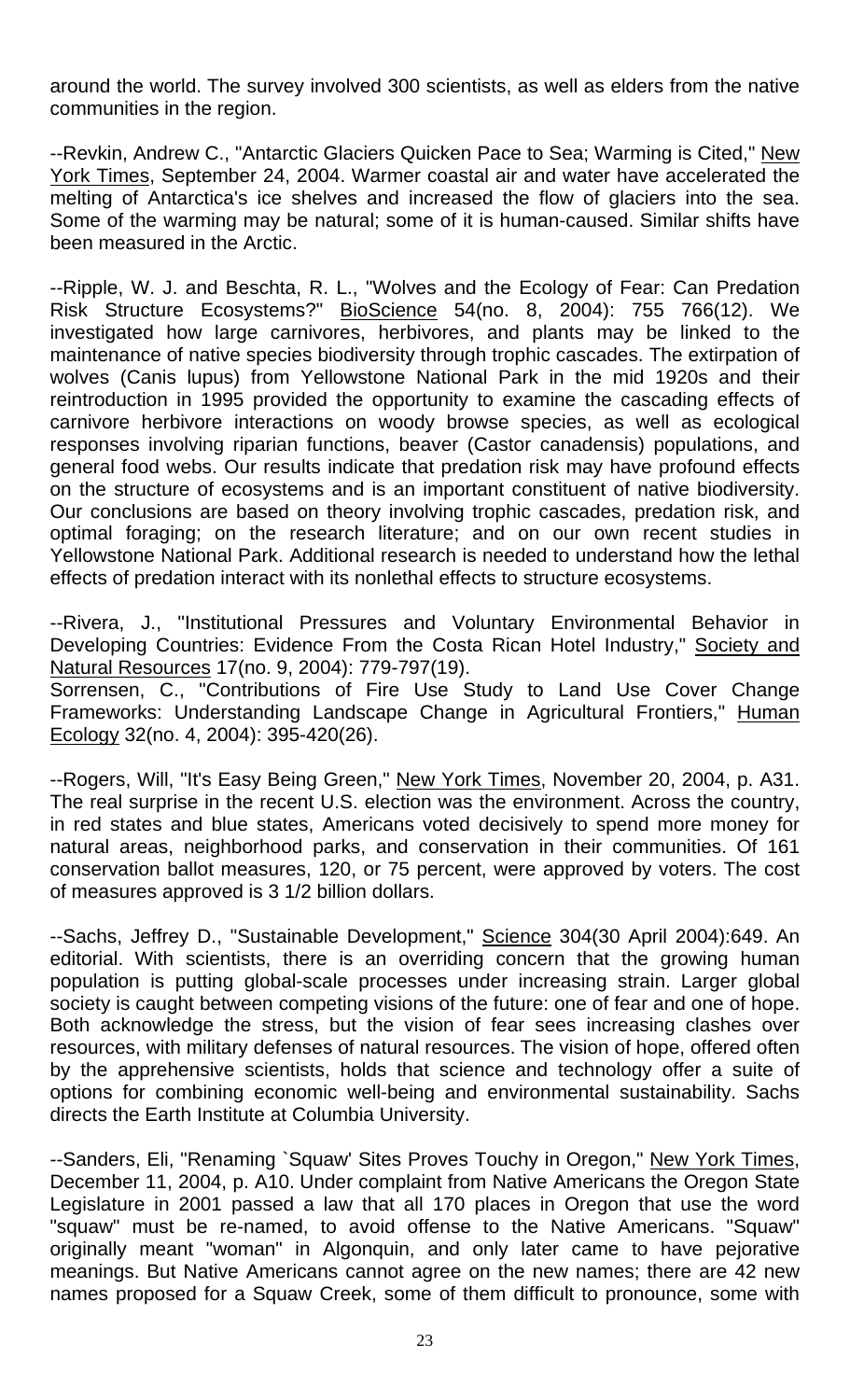sounds that do not exist in English. One tribal spokesman says that ease of pronunciation for English speakers is "not one of our criteria." A simple solution might be to return to original Native American names. But the Native Americans often do not remember what these were. In other cases, different tribes claim different names, and disagree about which tribe controlled the area in pre-European times.

--Schramm, James and Robert Stivers, Christian Environmental Ethics: A Case Method Approach. Maryknoll, NY: Orbis Books, 2003.

--Semple, Kirk, "In Adirondacks, Thirst and Preservation Clash," New York Times, October 5, 2004, p. A24. For villages in the Adirondack Park in New York, the surface water is now too polluted to drink and to expensive to purify. Drilling wells is one solution, but presently quite limited in order to preserve the forested areas where the wells must be placed. Also with unlimited well drilling and more abundant drinking water (over?) development would be encouraged.

--Shinn, Roger L., "The Mystery of the Self and the Enigma of Nature." pages 96-120 in Deborah A. Brown, ed., Christianity in the 21st Century (New York: Crossroad Publishing Co., 2000). "As Christians enter the third millennium, we find ourselves rethinking our relation to the realm of nature around us and within us. First, the discoveries of modern science demolish many traditional understandings of nature and confer on humanity new powers, benevolent or threatening. ... Second, ecological perils, some local and some planetary, warn us that our present ways of dealing with nature, while destroying much of what we call the environment, are also selfdestructive, potentially on a grand scale." The effort to separate the self from nature "gets less and less persuasive."

 "In this essay I resist two broad tendencies of our time: (1) those that neglect nature, depreciate it, or regard it as a warehouse of materials for human exploitation, and (2) those that cultivate pleasant illusions about nature or idealize it as a norm for human living. And I seek some `theological pointers' as guides to responsible living" (pp. 97-97). Shinn is professor of ethics, emeritus, Union Theological Seminary in New York.

--Shrader-Frechette, Kristin, Environmental Justice: Creating Equality, Reclaiming Democracy. New York: Oxford University Press, 2002.

--Shugart, Herman H., Terrestrial Ecosystems in Changing Environments. Cambridge: Cambridge University Press, 1998. Change is pervasive in ecosystems but difficult to predict in complex regional ecosystems, and all the more so with human-introduced changes, which may differ from naturally introduced changes. How far can key ecological concepts be used to predict how terrestrial ecosystems will respond to large-scale human-introduced changes? The ecosystem paradigm, niche theory, vegetation-climate relationships, landscape ecology, ecological modelling. Terrestrial landscapes and their feedback with their climatic settings. Shugart is in environmental sciences, University of Virginia.

--Speth, James Gustave, Red Sky at Morning: America and the Crisis of the Global Environment. New Haven: Yale University Press, 2004. Economics has been largely detached from environmental issues; nature is at best a backdrop to economic activity. But now we are in crisis. Sustainable development involves the maintenance of wealth, where the required measure of wealth includes not only manufactured capital (buildings and machinery) and human capital (knowledge, skills, and health) but also natural capital (ecosystems). The natural capital has been to often been unpriced or underpriced without incentive to economize on its use. Speth argues for a new international organization that would act on behalf of the environment in much the way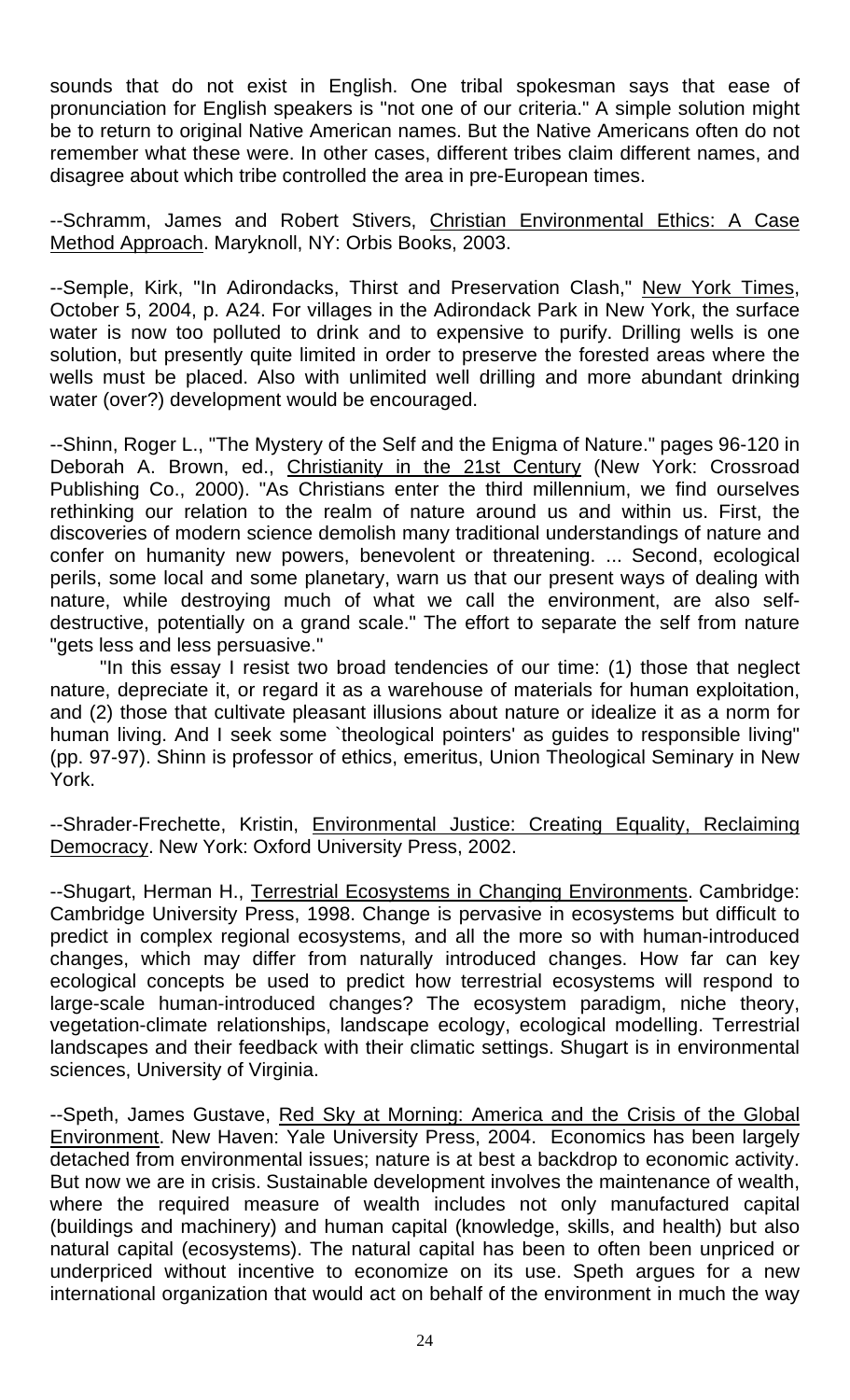that the World Trade Organization acts on behalf of a rational trading order. Speth is dean of the School of Forestry and Environmental Studies, Yale University. Reviewed by Partha Dasgupta in Science 305(17 Sepptember 2004):1716.

--Sullivan, John, "Nuclear Plant in New Jersey Draws Censure," New York times, October 11, 2004, p. A1, p. A25. The Salem Nuclear Power Station in southwestern New Jersey, with the second largest nuclear power output in the United States, has been censured for dozens of violations, from the reliability of equipment to leaks to the availability of spare parts to supervision in a control room.

--Sutton, Philip W., Nature, Environment and Society. Palgrave Macmillan, 2004. "Ecocentric theorists are right to argue that human being are natural beings, but they are wrong to suggest that the biological is somehow more `real' than the social. Such a view remains a serious obstacle to ecocentric theories of self and society as well as to any accommodation between ecocentric and sociological approaches to environmental issues" (p. 114). Sutton teaches sociology at Robert Gordon University in Aberdeen, Scotland.

--Tanner, A., "Book Review: People and Forests. Communities, Institutions and Governance. Edited by Clark C. Gibson, Margaret A. McKean, and Elinor Ostrom. MIT Press, Cambridge and London, 2000, 298pp. \$70.00. ISBN 0 262 07201 7," Human Ecology 32(no. 4, 2004): 525-529(5).

--Tennant, Alan, On the Wing: To the Edge of the Earth with the Peregrine Falcon. New York: Alfred Knopf, 2004. Following peregrine falcons to see where they pick up the toxics that imperil the species, and using this as an icon for the future of humans on Earth. With admiration for one of the most impressive achievements of evolutionary natural history, the peregrine falcon with its skills in flight, and dismay at the human carelessness that puts first it and then ourselves in jeopardy.

--Turner, Robin Lanette, and Diana Pei Wu, Environmental Justice and Environmental Racism: An Annotated Bibliography and General Overview, Focusing on U.S. Literature, 1996-2002. Berkeley, Ca: University of Califormia, Berkeley, Institute of International Studies, 2002. Available online at: http://globetrotter.berkeley.edu/EnvirPol/Bib/B07-TurnerWu/pdf Extensive annotated bibliography, 135 pages.

--Ulanowicz, Robert E., "Life after Newton: An Ecological Metaphysic," Biosystems 50(1999):127-142.

--Ulanowicz, Robert E., "Ecosystem Dynamics: a Natural Middle," Theology and Science 2(no. 2, 2004):231-253. Theology and Science is the new journal of the Center for Theology and Natural Science, Graduate Theological Union, Berkeley. Ecosystem science offers opportunities for reconciling science and religion. Conflicts between science and religion revolve about fundamental assumptions more than they do facts or theories. The key postulates that have guided science since the Enlightenment (particularly the determinism and reductionism) appear to be wholly inadequate to describe the development of ecosystems (which are more open and holistic). An emended set of tenets adequate to the ecological narrative also significantly ameliorates the adversarial nature of the dialogue between scientists and theists. Thoughtful account by a well-known ecologist. Ulanowicz is at the University of Maryland Center for Environmental Science.

--Urbina, Ian, "Lake Cleanup To Be Ordered in Syracuse," New York Times, November 29, 2004, p. A21. Honeywell is being ordered by New York state authorities to dredge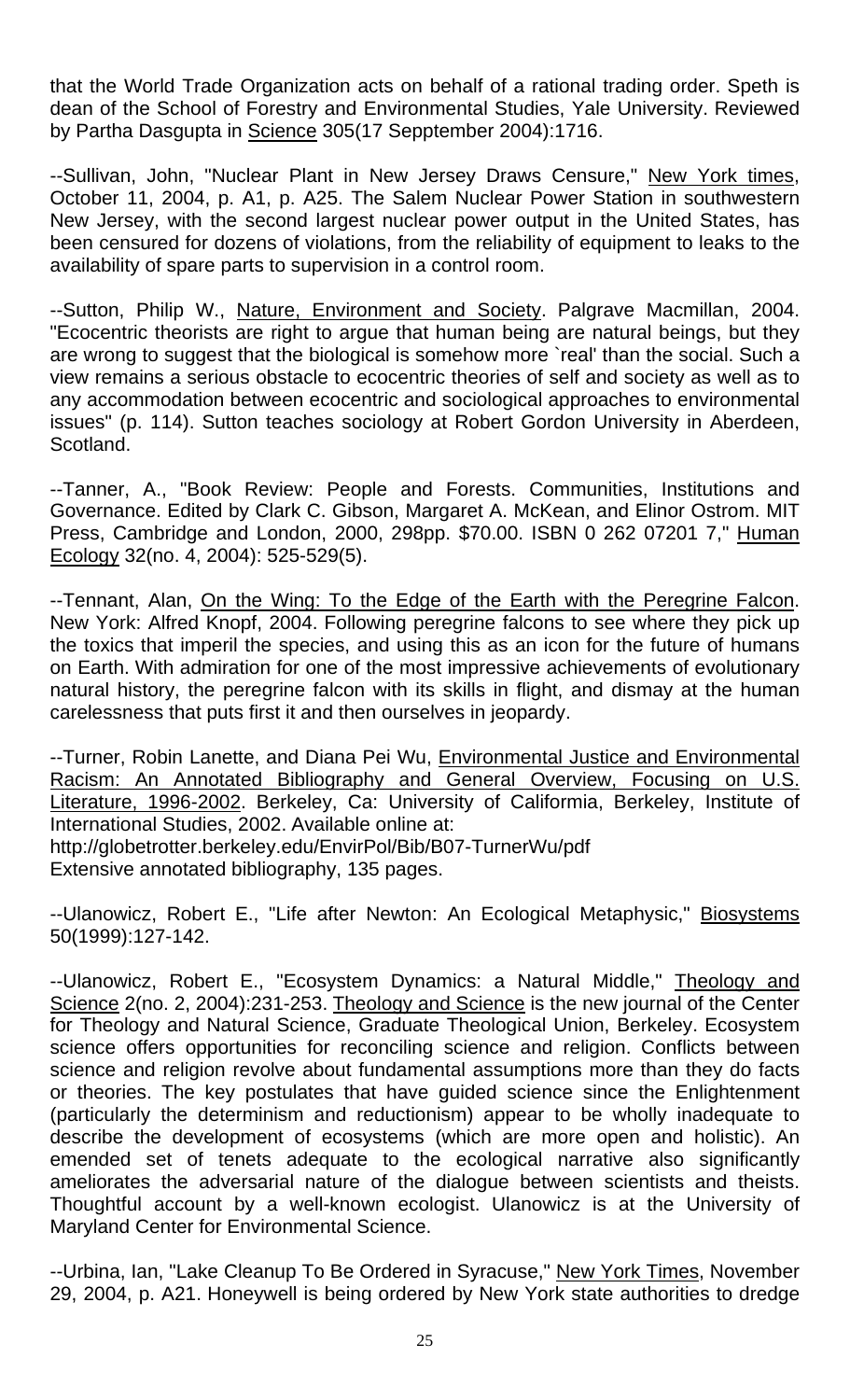Onondaga Lake, because of mercury pollution there (and other toxics) going back to pollution caused by Allied Chemical, since merged with Honeywell. Estimated cost \$ 448 million. But the cleanup standards are less stringent than would be imposed by the Environmental Protection Agency, which might cost \$ 2.3 billion.

--Watanabe, M. E., "Origins of HIV: The Interrelationship between Nonhuman Primates and the Virus," BioScience 54(no. 9, 2004): 810-814(5).

--Wimberly, M. C. and Ohmann, J. L., "A multi scale assessment of human and environmental constraints on forest land cover change on the Oregon (USA) coast range," Landscape Ecology 19(no. 6, 2004): 631-646(16).

--Yardley, Jim, "Chinese Groups Seek to Halt a Dam and Save a Treasured Place," New York Times, October 20, 2004, p. A6. A hydropower dam in one of the world's deepest gorges, Tiger Leaping Gorge, would divert water from the Jinsha River (moving east until it becomes the Yangtze) in the mountainous north section of Yunnan Province to the fast-growing provincial capital, Kunming. The plan would also force the re-location of 100,000 people. The gorge is extremely steep and narrow; at one of the narrowest spots there is a large rock in the center of the river; traditional lore says a tiger lept from one shore to the rock and to the other shore. The tigers are gone, but the gorge is wild and spectacular, a World Heritage site. Also an editorial, "Saving Shangri-La," New York Times, November 9. (This is the region sometimes called Shangri-La, featured in the 1933 novel, Lost Horizons.

--Yoder, J. and Blatner, K., "Incentives and Timing of Prescribed Fire for Wildfire Risk Management," Journal of Forestry 102(no. 6, 2004): 38-41(4).

## **ISSUES**

**A new environmental magazine** is called Plenty. Science, technology, travel, fashion, cooking, organic foods, recycling. Another one, already established, is Organic Style.

**Wolves have now been in Yellowstone Park ten years**. Within one week this year two wolves died, sisters, that were the last of the introduced wolves. Now there are more than 165 wolves in the park in fifteen packs. More than 150,000 people have seen wolves in Yellowstone, and about 30,000 people a year now see them. Wolves kill elk and deer. Most of the elk are over thirteen years of age, or are calves. Wolves can kill bison, but seldom do. Wolves are known to have killed only one bighorn sheep in the ten years. The Druid Peak Pack in 2000 had thirty-seven wolves, one of the largest packs ever known. Some twenty-eight conflicts between wolves packs have been recorded, and such conflicts have killed thirteen wolves. Source: Yellowstone Today, Winter 2004/2005, p. 6.

**Britain has passed the fox-hunting ban.** There was a long deadlock between the House of Commons, which supported the ban, and the House of Lords, which opposed it. Parliament invoked the Parliament Act, used for only the fourth time to break a deadlock between the two houses. New York Times, November 19, 2004, p. A8.

## **ISEE OFFICERS**

**President: Dale Jamieson.** Professor of Environmental Studies and Philosophy, New York University, 246 Greene Street, Suite 300, New York NY 10003-6677. Phone: 212- 998-5429. Fax: 212-995-4832. Website: <http://www.esig.ucar.edu/> HP\_dale.html. Email: dwj3@nyu.edu.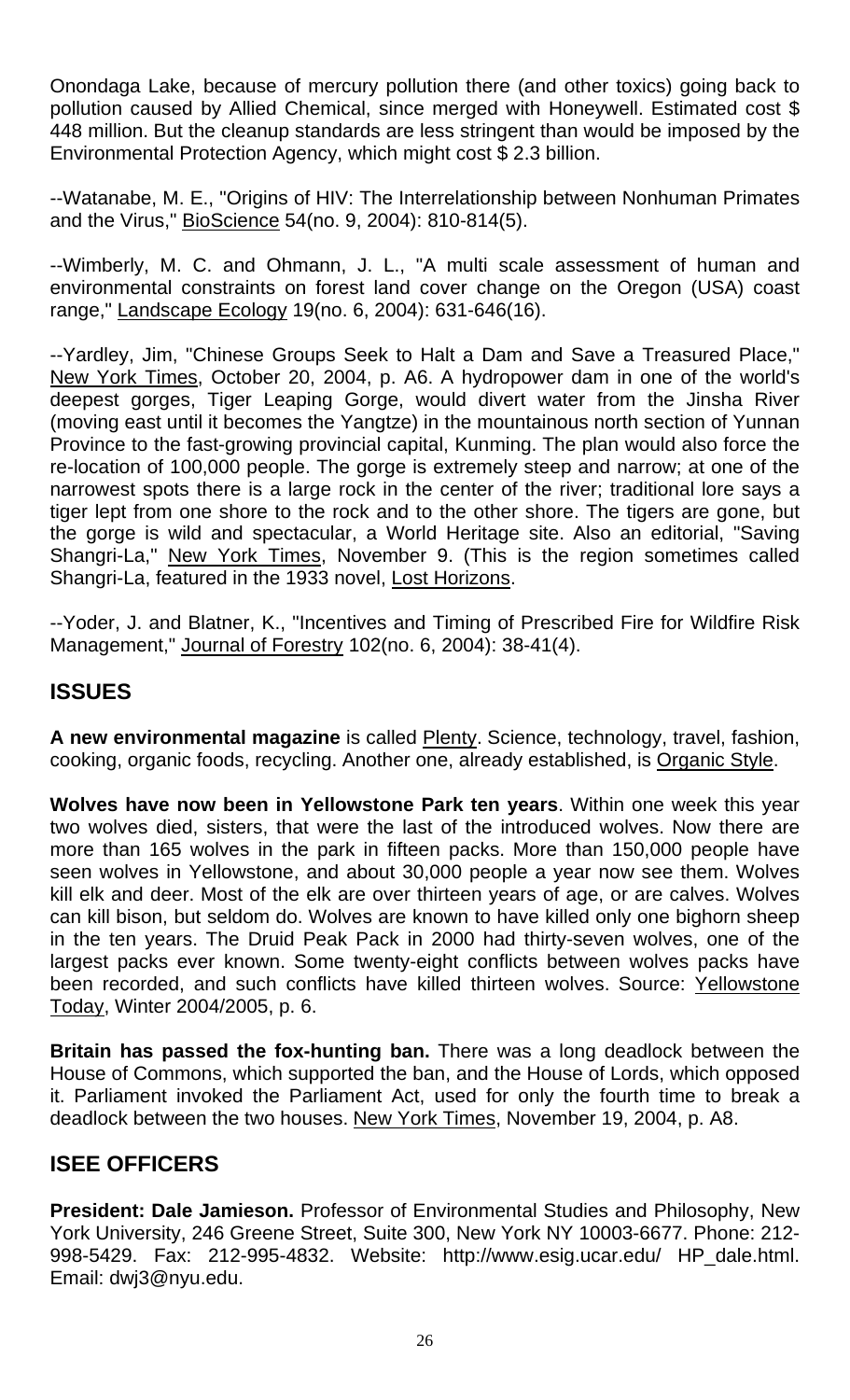**Vice-President: Clare Palmer**. Department of Philosophy, Washington University, One Brookings Drive, Campus Box 1073, St Louis, MO 63130. Phone: 314 935 7148. Fax: 314 935 7349. E-mail [cpalmer@artsci.wustl.edu.](mailto:cpalmer@artsci.wustl.edu)

**Secretary: Paul Thompson.** Department of Philosophy, 503 South Kedzie Hall, Michigan State University, East Lansing, MI 48824-1022. Email: thomp649 @pilot.msu.edu.

**Treasurer: Lisa Newton**. Director, Program in Environmental Studies, Fairfield University, Fairfield, Connecticut 06824. Phone: 1-203-254-4128. E-mail: [lhnewton@mail.fairfield.edu](mailto:lhnewton@mail.fairfield.edu).

#### **ISEE REGIONAL REPRESENTATIVES**

**Africa: Johan P. Hattingh,** Department of Philosophy, University of Stellenbosch, 7600 Stellenbosch, South Africa. Hattingh heads the Unit for Environmental Ethics at Stellenbosch. Phone: 27 (country code) 21 (city code) 808-2058 (office), 808-2418 (secretary); 887-9025 (home); Fax: 886-4343. Email: jph2@akad.sun.ac.za.

**Australia and New Zealand: William Grey,** Room E338, Department of Philosophy, University of Queensland, 4067, Queensland 4072 AUSTRALIA. Email: wgrey@mailbox.uq.edu.au.

**China: Yu Mouchang,** Institute of Philosophy, Chinese Academy of Social Sciences, Beijing, 100732, China. **Yang Tongjin**, Institute of Philosophy, Chinese Academy of Social Sciences, Beijin,100732, China. E-mail: yangtong12@sina.com.

**Taiwan: Edgar Lin,** Biology Department, Tunghai University, Taichung, Taiwan 40704. Email: [edgarlin@ms5.hinet.net.](mailto:edgarlin@ms5.hinet.net.) Phones: 886-4-3595622 office; 886-4-3590991 home. Fax: 886-4-3595953.

**Eastern Europe: Jan Wawrzyniak.** Department of Philosophy, Adam Mickiewicz University of Poznan, Poland. University address: Prof. Jan Wawrzyniak, Institut Filozofii, Adam Mickiewicz University, 60-569 Poznan, Szamarzewskiego 91c POLAND. Phone: +48 / 61 / 841-72-75; Fax: +48 / 61 / 8430309. Home address: 60- 592 Poznan, Szafirowa 7, POLAND. Email: [jawa@main.amu.edu.pl.](mailto:jawa@main.amu.edu.pl.) Website: http://appliedphilosophy.mtsu.edu/ISEE/JanWaw/index.html.

**Western Europe and the Mediterranean: Martin Drenthen,** Center for Ethics University of Nijmegen (CEKUN), Postbox 9103, 6500 HD Nijmegen, THE NETHERLANDS. Office phone: 31 (country code) 24 (city code) 3612751. Fax: 31-24- 3615564. [E-mail:mdrenthen@hetnet.nl.](mailto:E-mail:mdrenthen@hetnet.nl.) Home: Van't Santstraat 122, 6523 BJ Nijmegen. Home Phone: (31) - (24) - 3238397.

**Mexico and Central America: Teresa Kwiatkowska,** Universidad Autonoma Metropolitana-Iztapalapa, Departamento de Filosofia, Av. Michoacan y Purissima s/n, 09340 Mexico D.F., MEXICO. Phones: +52 55 5637 14 24 (home), +52 55 5 804 47 77 [\(](mailto:kwiat@xanum.uam.mx.)office). Fax: +52 55 5804 47 48 Email: tkwiatkowska@yahoo.com.

**Canada: Laura Westra.** Osgoode Hall Law School, York University, 4700 Keele Street, Toronto, Ontario M3J 1P3. Phone: 905-303-8181. Fax: 905-303-8211 E-mail: lwestra@interlog.com.

**Pakistan and South Asia: Nasir Azam Sahibzada,** Education Manager, WWF-- Pakistan, T-28 Sahibzada House, Zeryab Colony, Peshawar City (NWFP), PAKISTAN.